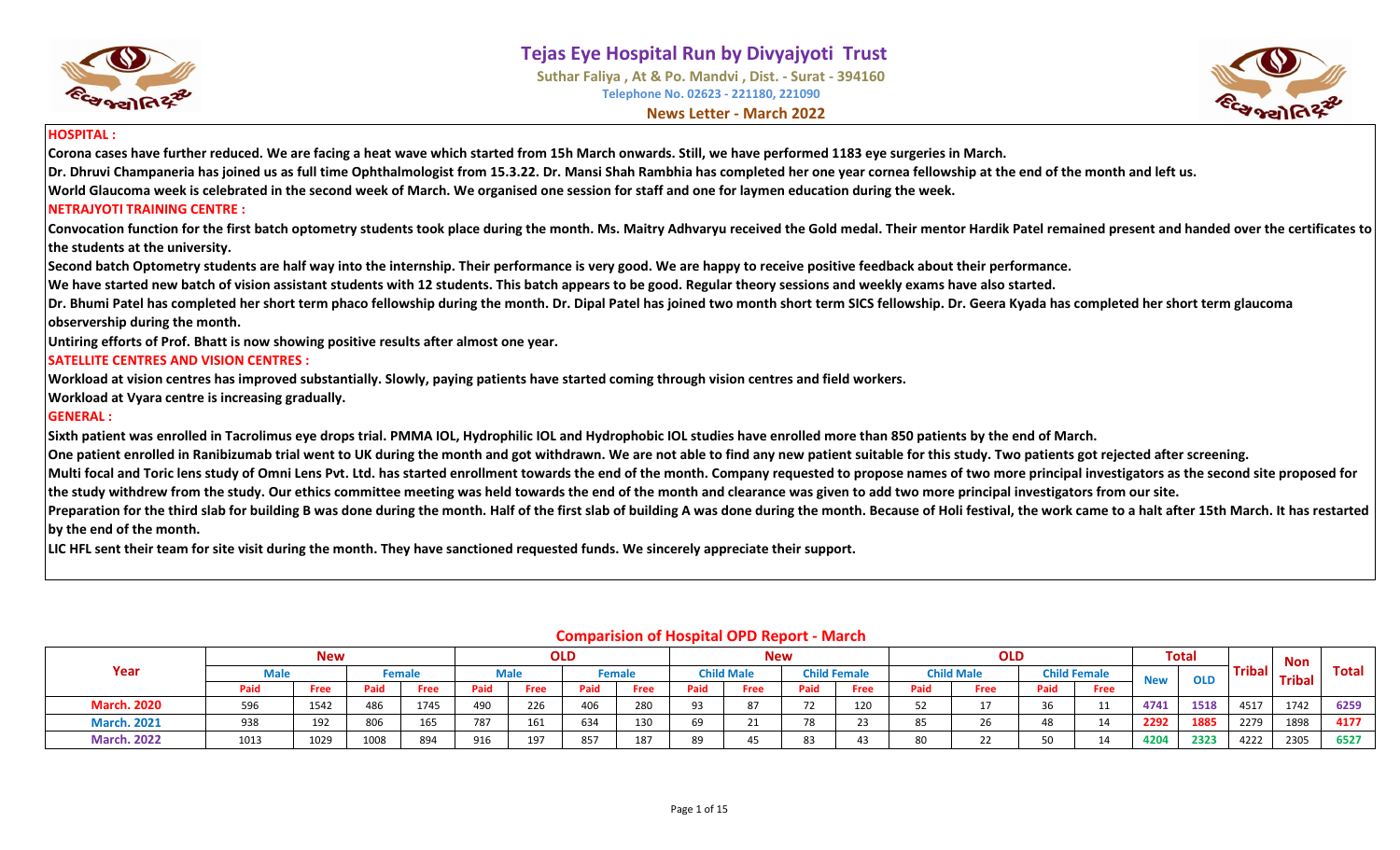# **Comparision of Hospital OPD Report YTD**

|                             |       | <b>New</b> |       |        |      |             | <b>OLD</b> |             |      | <b>New</b>        |                  |                     |     | <b>OLD</b>        |      |                     |            | <b>Total</b> |               | Non           |       |
|-----------------------------|-------|------------|-------|--------|------|-------------|------------|-------------|------|-------------------|------------------|---------------------|-----|-------------------|------|---------------------|------------|--------------|---------------|---------------|-------|
| Year                        | Male  |            |       | Female |      | Male        |            | Female      |      | <b>Child Male</b> |                  | <b>Child Female</b> |     | <b>Child Male</b> |      | <b>Child Female</b> | <b>New</b> | <b>OLD</b>   | <b>Tribal</b> | <b>Tribal</b> | Total |
|                             | Paid  | Free       | Paid  | Free   | Paid | <b>Free</b> | Paid       | <b>Free</b> | Paid | Free              | Paid             | Free                |     | Free              | Paid | Free                |            |              |               |               |       |
| <b>April to March. 2020</b> | 9025  | 22893      | 7631  | 22184  | 7641 | 2844        | 6248       | 2567        | 1147 | 1105              | 1101             | 1276                | 946 | 300               | 620  | 215                 | 66362      | 21381        | 58478         | 29265         | 87743 |
| <b>April to March. 2021</b> | 7691  | 1590       | 6493  | 1341   | 5932 | 1307        | 4372       | 1028        | 641  | 188               | 554              |                     | 576 | 168               | 302  | 88                  | 18655      | 13773        | 18385         | 14043         | 32428 |
| <b>April to March. 2022</b> | 10744 | 3471       | 10105 | 3148   | 8023 | 1667        | 6720       | 1414        | 913  | 282               | 7.0 <sub>1</sub> | 237                 | 835 | 235               | 503  | 142                 | 29645      | 19539        | 30247         | 18937         | 49184 |

#### **Comparision of District wise OPD & Indoor details Month of - March**

| <b>STATE</b>                                   | <b>DISTRICT</b>             |               | <b>New</b>    |               |               | <b>Review</b> |               |               | <b>Total</b>  |               |               | <b>Indoor</b> |               |
|------------------------------------------------|-----------------------------|---------------|---------------|---------------|---------------|---------------|---------------|---------------|---------------|---------------|---------------|---------------|---------------|
|                                                |                             | <b>Mar.20</b> | <b>Mar.21</b> | <b>Mar.22</b> | <b>Mar.20</b> | <b>Mar.21</b> | <b>Mar.22</b> | <b>Mar.20</b> | <b>Mar.21</b> | <b>Mar.22</b> | <b>Mar.20</b> | <b>Mar.21</b> | <b>Mar.22</b> |
| <b>GUJARAT</b>                                 |                             |               |               |               |               |               |               |               |               |               |               |               |               |
|                                                | <b>SURAT</b>                | 2764          | 1168          | 1337          | 965           | 1005          | 1073          | 3729          | 2173          | 2410          | 445           | 310           | 311           |
|                                                | <b>TAPI</b>                 | 1384          | 503           | 852           | 259           | 400           | 554           | 1643          | 903           | 1406          | 151           | 256           | 327           |
|                                                | <b>BHARUCH</b>              | 118           | 164           | 221           | 123           | 200           | 238           | 241           | 364           | 459           | 26            | 79            | 65            |
|                                                | <b>NAVSARI</b>              | 12            | 14            | 40            | 15            | 13            | 19            | 27            | 27            | 59            | 6             | 8             | 13            |
|                                                | <b>NARMADA</b>              | 248           | 141           | 489           | 87            | 111           | 176           | 335           | 252           | 665           | 74            | 76            | 80            |
|                                                | VALSAD                      | 3             | 5             | 12            | 6             | 8             | 3             | 9             | 13            | 15            | 0             | 5             | 0             |
|                                                | Other                       | 23            | 79            | 900           | 16            | 26            | 57            | 39            | 105           | 957           | 4             | 66            | 55            |
|                                                | *SubTotal*                  | 4552          | 2074          | 3851          | 1471          | 1763          | 2120          | 6023          | 3837          | 5971          | 706           | 800           | 851           |
| <b>OTHER STATE</b>                             |                             |               |               |               |               |               |               |               |               |               |               |               |               |
|                                                | <b>OTHER</b>                | 0             | $\Omega$      | $\Omega$      | 0             | 0             | $\mathbf 0$   | $\mathbf{0}$  | $\Omega$      | 0             | 0             | 0             | 0             |
|                                                | *SubTotal*                  | 0             | $\Omega$      | 0             | $\mathbf{0}$  | 0             | 0             | 0             | $\mathbf{0}$  | 0             | 0             | $\mathbf 0$   | $\bf{0}$      |
| <b>MAHARASHTRA</b>                             |                             |               |               |               |               |               |               |               |               |               |               |               |               |
|                                                | <b>NANDURBAR</b>            | 189           | 218           | 353           | 47            | 122           | 203           | 236           | 340           | 556           | 58            | 178           | 130           |
|                                                | Other dist.of MAHARASHTRA   | $\mathbf 0$   | $\Omega$      | $\Omega$      | $\Omega$      | 0             | $\mathbf 0$   | 0             | $\Omega$      | $\Omega$      | 0             | $\Omega$      | 0             |
|                                                | *SubTotal*                  | 189           | 218           | 353           | 47            | 122           | 203           | 236           | 340           | 556           | 58            | 178           | 130           |
| <b>Netrang, Zankhvav &amp; Vyara Operation</b> |                             |               |               |               |               |               |               |               |               |               | 97            | 118           | 79            |
|                                                | <i><b>*Grand Total*</b></i> | 4741          | 2292          | 4204          | 1518          | 1885          | 2323          | 6259          | 4177          | 6527          | 861           | 1096          | 1060          |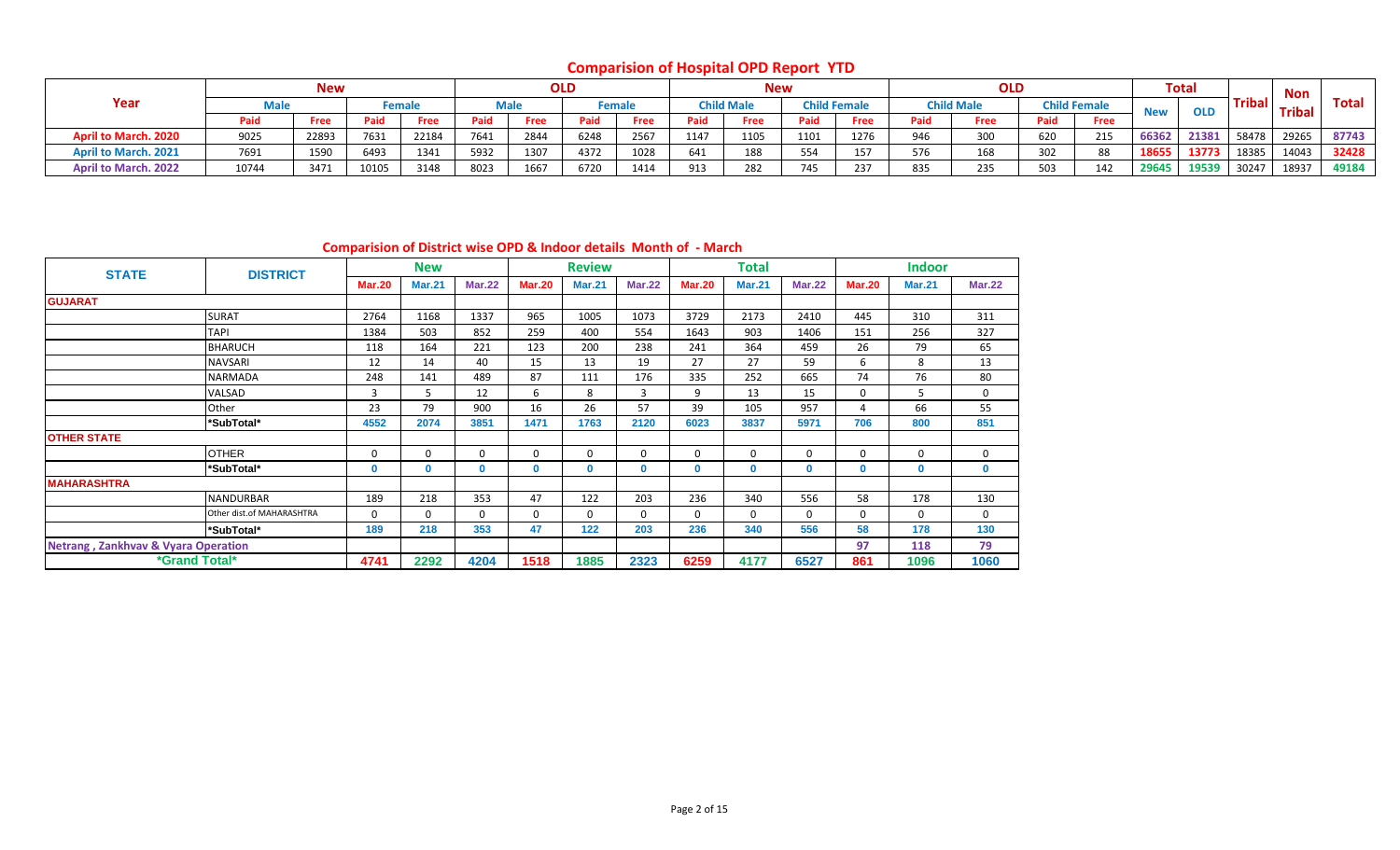|                                                        |                                  |                 | <b>New</b>      |                 |                 | <b>Review</b>   |                                                                                                    |                 | <b>Total</b>    |                 |                                        | <b>Indoor</b>                |                              |
|--------------------------------------------------------|----------------------------------|-----------------|-----------------|-----------------|-----------------|-----------------|----------------------------------------------------------------------------------------------------|-----------------|-----------------|-----------------|----------------------------------------|------------------------------|------------------------------|
| <b>STATE</b>                                           | <b>DISTRICT</b>                  | <b>April to</b> | <b>April to</b> | <b>April to</b> | <b>April to</b> | <b>April to</b> | <b>April to</b><br>Mar. 2020 Mar. 2021 Mar. 2022 Mar. 2020 Mar. 2021 Mar. 2022 Mar. 2020 Mar. 2021 | <b>April to</b> | <b>April to</b> | <b>April to</b> | <b>April to</b><br>Mar. 2022 Mar. 2020 | <b>April to</b><br>Mar. 2021 | <b>April to Mar.</b><br>2022 |
| <b>GUJARAT</b>                                         |                                  |                 |                 |                 |                 |                 |                                                                                                    |                 |                 |                 |                                        |                              |                              |
|                                                        | <b>SURAT</b>                     | 30657           | 10466           | 15740           | 12507           | 7724            | 10547                                                                                              | 43164           | 18190           | 26287           | 3721                                   | 2160                         | 3211                         |
|                                                        | <b>TAPI</b>                      | 18601           | 3643            | 5263            | 4010            | 2705            | 3782                                                                                               | 22611           | 6348            | 9045            | 2556                                   | 1401                         | 2619                         |
|                                                        | <b>BHARUCH</b>                   | 2906            | 1262            | 2324            | 1966            | 1335            | 2368                                                                                               | 4872            | 2597            | 4692            | 584                                    | 429                          | 861                          |
|                                                        | <b>NAVSARI</b>                   | 809             | 114             | 195             | 312             | 129             | 167                                                                                                | 1121            | 243             | 362             | 152                                    | 45                           | 99                           |
|                                                        | <b>NARMADA</b>                   | 4912            | 1274            | 1766            | 1300            | 893             | 1078                                                                                               | 6212            | 2167            | 2844            | 937                                    | 518                          | 695                          |
|                                                        | VALSAD                           | 301             | 57              | 87              | 166             | 67              | 49                                                                                                 | 467             | 124             | 136             | 86                                     | 43                           | 26                           |
|                                                        | Other                            | 2632            | 509             | 1765            | 184             | 153             | 273                                                                                                | 2816            | 662             | 2038            | 637                                    | 342                          | 703                          |
|                                                        | *SubTotal*                       | 60818           | 17325           | 27140           | 20445           | 13006           | 18264                                                                                              | 81263           | 30331           | 45404           | 8673                                   | 4938                         | 8214                         |
| <b>OTHER STATE</b>                                     |                                  |                 |                 |                 |                 |                 |                                                                                                    |                 |                 |                 |                                        |                              |                              |
|                                                        | <b>OTHER</b>                     | $\mathbf 0$     | $\Omega$        | $\Omega$        | $\Omega$        | $\Omega$        | $\Omega$                                                                                           | 0               | $\mathbf 0$     | $\Omega$        | $\Omega$                               | $\mathbf 0$                  | 0                            |
|                                                        | *SubTotal*                       | 0               | $\mathbf{0}$    | $\mathbf{0}$    | $\mathbf{0}$    | $\mathbf{0}$    | $\mathbf 0$                                                                                        | 0               | 0               | $\mathbf{0}$    | $\mathbf{0}$                           | $\mathbf 0$                  | $\mathbf{0}$                 |
| <b>MAHARASHTRA</b>                                     |                                  |                 |                 |                 |                 |                 |                                                                                                    |                 |                 |                 |                                        |                              |                              |
|                                                        | <b>NANDURBAR</b>                 | 5544            | 1330            | 2505            | 936             | 767             | 1275                                                                                               | 6480            | 2097            | 3780            | 1119                                   | 830                          | 1522                         |
|                                                        | <b>Other dist.of MAHARASHTRA</b> | $\Omega$        | $\Omega$        | $\Omega$        | $\Omega$        | $\Omega$        | $\Omega$                                                                                           | 0               | 0               | $\Omega$        | $\Omega$                               | 0                            | 0                            |
|                                                        | *SubTotal*                       | 5544            | 1330            | 2505            | 936             | 767             | 1275                                                                                               | 6480            | 2097            | 3780            | 1119                                   | 830                          | 1522                         |
| <b>Netrang PHC, Zankhvav CHC &amp; Vyara Operation</b> |                                  |                 |                 |                 |                 |                 |                                                                                                    |                 |                 |                 | 1357                                   | 762                          | 682                          |
| *Grand Total*                                          |                                  | 66362           | 18655           | 29645           | 21381           | 13773           | 19539                                                                                              | 87743           | 32428           | 49184           | 11149                                  | 6530                         | 10418                        |

#### **Comparision of District wise OPD & Indoor details YTD**

# **Comparision of Investigation for - March**

| Investigation                   |      |                | <b>March.2020</b> |              |      |                | <b>March.2021</b> |              |          |                | <b>March.2022</b> |              |
|---------------------------------|------|----------------|-------------------|--------------|------|----------------|-------------------|--------------|----------|----------------|-------------------|--------------|
|                                 | Paid | <b>Subsidy</b> | <b>Free</b>       | <b>Total</b> | Paid | <b>Subsidy</b> | <b>Free</b>       | <b>Total</b> | Paid     | <b>Subsidy</b> | <b>Free</b>       | <b>Total</b> |
| A SCAN                          |      | $\Omega$       | 576               | 580          | 6    | 0              | 719               | 725          | 4        | 0              | 784               | 788          |
| <b>JAUTOMATED PERIMETRY</b>     | 13   |                | 2                 | 16           | 19   | 2              | 3                 | 24           | 22       |                | $\overline{2}$    | 25           |
| <b>B SCAN</b>                   | 55   | 2              | 137               | 194          | 92   | 0              | 196               | 288          | 56       |                | 153               | 210          |
| <b>IFLUORESCEIN ANGIOGRAPHY</b> |      | $\Omega$       | $\Omega$          | $\mathbf{0}$ | 0    |                | $\Omega$          |              | $\Omega$ | 0              | $\Omega$          | 0            |
| <b>IFUNDUS PHOTO</b>            | 4    | 3              |                   | 8            | 2    | 0              | $\sim$<br>3       | ь            | 5        | 3              | $\Omega$          | 8            |
| <b>HRT</b>                      |      | $\Omega$       | $\Omega$          | $\mathbf{0}$ | 0    | 0              |                   | $\mathbf{0}$ | $\Omega$ | 0              | 0                 | 0            |
| <b>OCT</b>                      | 43   | 13             | 40                | 96           | 0    | 0              | 0                 | 0            | 56       | 24             | 103               | 183          |
| <b>PACHYMETRY</b>               | 14   |                | 2                 | 17           | 41   | 4              | 12                | 57           | 41       | 5              | 6                 | 52           |
| <b>PENTACAM</b>                 |      | 4              | $\Omega$          | 8            | 5    | 4              |                   | 10           | 4        | 3              |                   | 8            |
| Specular Microscopy             |      | $\Omega$       | 48                | 49           | 6    | 0              | 13                | 19           | $\Omega$ | 0              |                   | $\mathbf{0}$ |
| <b>TOPOGRAPHY</b>               |      | $\Omega$       | $\Omega$          | $\mathbf{0}$ |      | 0              | 0                 |              | $\Omega$ | 0              | $\Omega$          | $\mathbf{0}$ |
| <b>Total</b>                    | 138  | 24             | 806               | 968          | 172  | 11             | 947               | 1130         | 188      | 37             | 1049              | 1274         |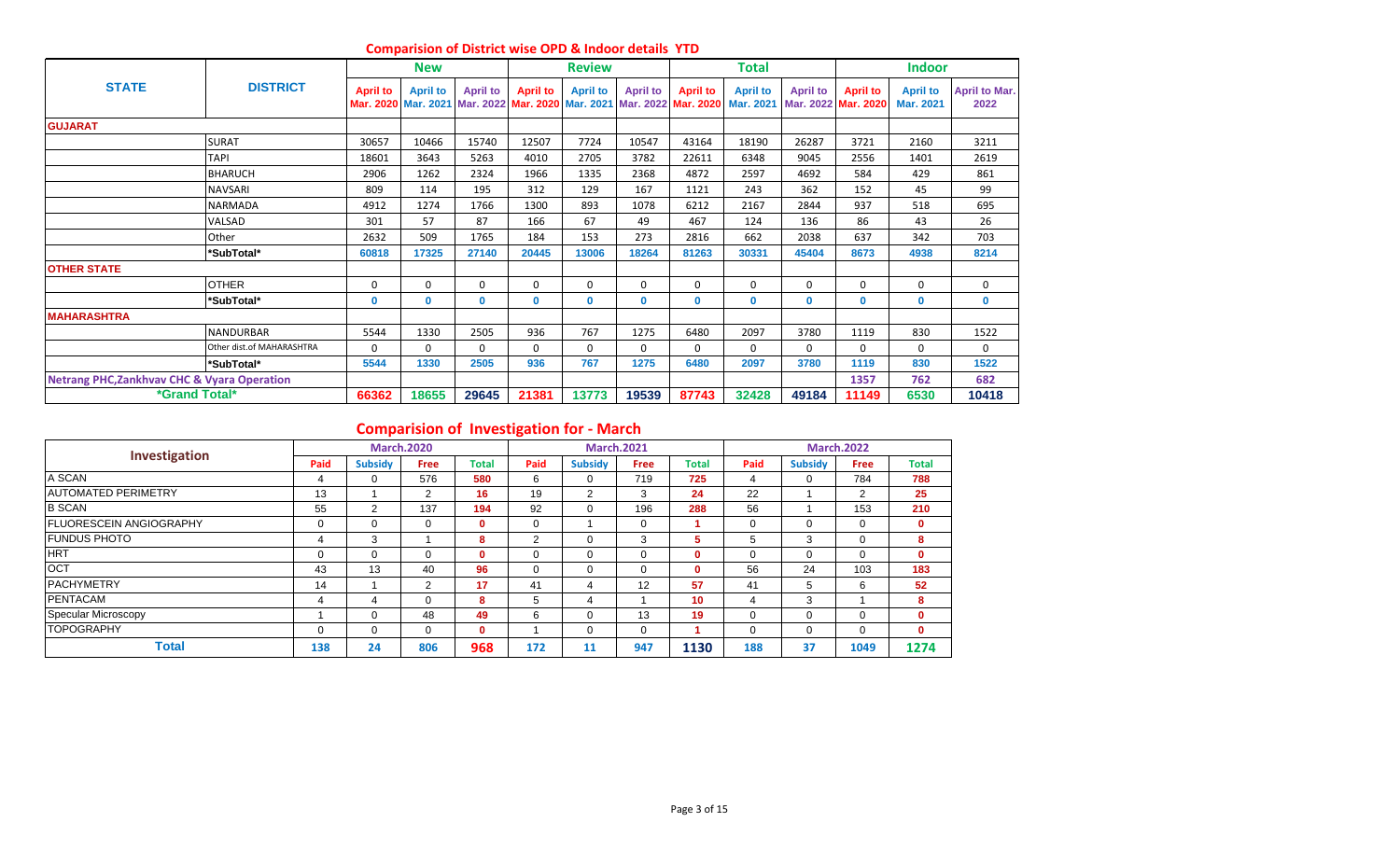# **Comparision of Investigation YTD**

| Investigation                  |                   | April 2019 to March 2020 |                |       |          | <b>April 2020 to March 2021</b> |             |              |      | April 2021 to March 2022 |             |              |
|--------------------------------|-------------------|--------------------------|----------------|-------|----------|---------------------------------|-------------|--------------|------|--------------------------|-------------|--------------|
|                                | Paid              | <b>Subsidy</b>           | <b>Free</b>    | Total | Paid     | <b>Subsidy</b>                  | <b>Free</b> | <b>Total</b> | Paid | <b>Subsidy</b>           | <b>Free</b> | Total        |
| A SCAN                         | 1012              | 5                        | 6316           | 7333  | 72       |                                 | 4121        | 4193         | 59   | 0                        | 7784        | 7843         |
| <b>JAUTOMATED PERIMETRY</b>    | 145               |                          | 36             | 188   | 107      | 8                               | 23          | 138          | 146  | 8                        | 50          | 204          |
| <b>B SCAN</b>                  | 739               | 28                       | 2496           | 3263  | 879      | 19                              | 1319        | 2217         | 755  | 38                       | 1766        | 2559         |
| <b>FLUORESCEIN ANGIOGRAPHY</b> | 10                | $\mathbf 0$              | 3              | 13    |          | 2                               | 0           | 3.           | 3    |                          | 5           | 8            |
| <b>FUNDUS PHOTO</b>            | 25                | 38                       | 19             | 82    | 26       | 8                               | 20          | 54           | 42   |                          | 14          | 63           |
| <b>HRT</b>                     | 0                 | $\Omega$                 | $\Omega$       | 0     | $\Omega$ | $\Omega$                        | 0           | $\mathbf{0}$ | 0    | 0                        | $\Omega$    | $\mathbf{0}$ |
| <b>OCT</b>                     | 580               | 211                      | 477            | 1268  | 312      | 94                              | 199         | 605          | 795  | 319                      | 840         | 1954         |
| <b>PACHYMETRY</b>              | 161               | 8                        | 15             | 184   | 159      | 12                              | 39          | 210          | 430  | 38                       | 165         | 633          |
| <b>PENTACAM</b>                | 55                | 52                       | 35             | 142   | 38       | 34                              | 11          | 83           | 56   | 46                       | 37          | 139          |
| Specular Microscopy            | $12 \overline{ }$ | $\Omega$                 | 142            | 154   | 13       |                                 | 62          | 76           | 38   | $\mathcal{P}$            | 198         | 238          |
| <b>TOPOGRAPHY</b>              | 3                 | 0                        | $\overline{2}$ | 5     | ⇁        |                                 | 8           | 16           | 3    | $\Omega$                 |             | 4            |
| Total                          | 2742              | 349                      | 9541           | 12632 | 1614     | 179                             | 5802        | 7595         | 2327 | 458                      | 10860       | 13645        |

# **Comparision of Lab. Investigation for - March**

|                                |                | comparision or cas, investigation for march |                |                      |                |                   |                |                |                |                |                      |                |
|--------------------------------|----------------|---------------------------------------------|----------------|----------------------|----------------|-------------------|----------------|----------------|----------------|----------------|----------------------|----------------|
| Investigation                  |                | <b>March.2020</b>                           |                |                      |                | <b>March.2021</b> |                |                |                |                | <b>March.2022</b>    |                |
|                                | Paid           | <b>Subsidy</b>                              | <b>Free</b>    | <b>Total</b>         | Paid           | <b>Subsidy</b>    | Free           | <b>Total</b>   | Paid           | <b>Subsidy</b> | Free                 | <b>Total</b>   |
| <b>B.T &amp; C.T</b>           | 3              |                                             | $\overline{7}$ | 11                   | 6              | $\mathbf 0$       | 9              | 15             | 5              | $\Omega$       | 15                   | 20             |
| Biopsy                         | $\mathbf{1}$   | $\mathbf 0$                                 | $\mathbf 0$    | $\overline{1}$       | 1              | $\Omega$          | $\Omega$       | и              | 1              | $\Omega$       | $\mathbf 0$          | 1              |
| <b>BLOOD UREA</b>              | 5              | $\mathbf 0$                                 | 6              | 11                   | 4              | $\Omega$          | 4              | 8              | $\overline{7}$ | 3              | $\blacktriangleleft$ | 11             |
| CBC (HB, TC, DC, RBC, PLATELET | 28             | 2                                           | 11             | 41                   | 38             | $\Omega$          | 23             | 61             | 21             | 1              | 36                   | 58             |
| <b>CULTURE</b>                 | 5              | $\Omega$                                    | 10             | 15                   | $\overline{2}$ | $\Omega$          | 13             | 15             | 5              | $\overline{ }$ | 8                    | 14             |
| E.S.R                          | 14             | $\overline{1}$                              | $\overline{4}$ | 19                   | 10             | $\Omega$          | 14             | 24             | $\overline{7}$ | $\mathbf{1}$   | 18                   | 26             |
| <b>FBS</b>                     | 3              | $\Omega$                                    | 61             | 64                   | $\overline{2}$ | $\mathbf 0$       | 60             | 62             | 14             | $\Omega$       | 38                   | 52             |
| GHB(HBA1C                      | $\overline{7}$ | $\overline{1}$                              | 50             | 58                   | 10             | $\Omega$          | 57             | 67             | 44             | $\overline{4}$ | 30                   | 78             |
| <b>GRAM STAIN</b>              | 11             | $\Omega$                                    | 13             | 24                   | 14             | 3                 | 16             | 33             | 12             | 1              | 10                   | 23             |
| H.I.V                          | 5              | 2                                           | 36             | 43                   | 1              | $\mathbf 0$       | 28             | 29             | $\mathbf 0$    | $\Omega$       | 41                   | 41             |
| <b>HBS AG</b>                  | 6              | $\overline{1}$                              | 36             | 43                   | $\overline{1}$ | $\Omega$          | 28             | 29             | $\mathbf 0$    | $\Omega$       | 41                   | 41             |
| HEMOGLOBIN (HB)                | 3              | $\overline{1}$                              | 8              | 12                   | 9              | $\mathbf 0$       | 11             | 20             | 3              | $\mathbf 0$    | 17                   | 20             |
| KOH                            | 11             | $\Omega$                                    | 13             | 24                   | 14             | 3                 | 16             | 33             | 12             | $\mathbf{1}$   | 10                   | 23             |
| <b>LIPID PROFILE</b>           | 3              | $\overline{1}$                              | 3              | $\overline{7}$       | 5              | $\Omega$          | $\overline{2}$ | $\overline{7}$ | $\overline{7}$ | 3              | $\overline{2}$       | 12             |
| M.T                            | 9              | $\overline{1}$                              | $\overline{2}$ | 12                   | 9              | $\Omega$          | 2              | 11             | $\overline{2}$ | $\Omega$       | $\Omega$             | $\overline{2}$ |
| PP <sub>2</sub> BS             | 4              | $\mathbf 0$                                 | 10             | 14                   | $\overline{2}$ | $\mathbf 0$       | 13             | 15             | $\overline{2}$ | $\mathbf 0$    | 10                   | 12             |
| R.A FACTOR                     | 5              | $\mathbf{1}$                                | $\Omega$       | 6                    | 4              | $\Omega$          | $\overline{2}$ | 6              | 5              | $\Omega$       | $\blacktriangleleft$ | 6              |
| <b>RBS</b>                     | 126            | 5                                           | 665            | 796                  | 174            | $\mathbf{1}$      | 555            | 730            | 141            | 3              | 445                  | 589            |
| S.CHOLESTROL                   | $\mathbf{1}$   | $\mathbf 0$                                 | 0              | $\blacktriangleleft$ | $\mathbf 0$    | $\mathbf 0$       | $\mathbf 0$    | $\mathbf{0}$   | $\mathbf 0$    | $\Omega$       | $\mathbf 0$          | 0              |
| <b>S.CREATININE</b>            | 11             | $\mathbf{1}$                                | 5              | 17                   | $\overline{7}$ | $\Omega$          | 4              | 11             | 8              | 3              | 4                    | 15             |
| <b>URINE SUGAR</b>             | 122            | 5                                           | 662            | 789                  | 174            | $\mathbf{1}$      | 540            | 715            | 138            | 3              | 444                  | 585            |
| V.D.R.L                        | $\mathbf{1}$   | $\mathbf 0$                                 | 32             | 33                   | $\mathbf{1}$   | $\mathbf 0$       | 25             | 26             | $\mathbf 0$    | $\Omega$       | 29                   | 29             |
| Other Lab Test                 | $\mathbf{1}$   | $\Omega$                                    | 34             | 35                   | $\Omega$       | $\Omega$          | 29             | 29             | $\mathbf 0$    | $\Omega$       | 30                   | 30             |
| <b>ECG</b>                     | 13             | $\mathbf 0$                                 | 191            | 204                  | 19             | $\mathbf 0$       | 246            | 265            | 15             | $\mathbf 0$    | 218                  | 233            |
| <b>Total</b>                   | 398            | 23                                          | 1859           | 2280                 | 507            | 8                 | 1697           | 2212           | 449            | 24             | 1448                 | 1921           |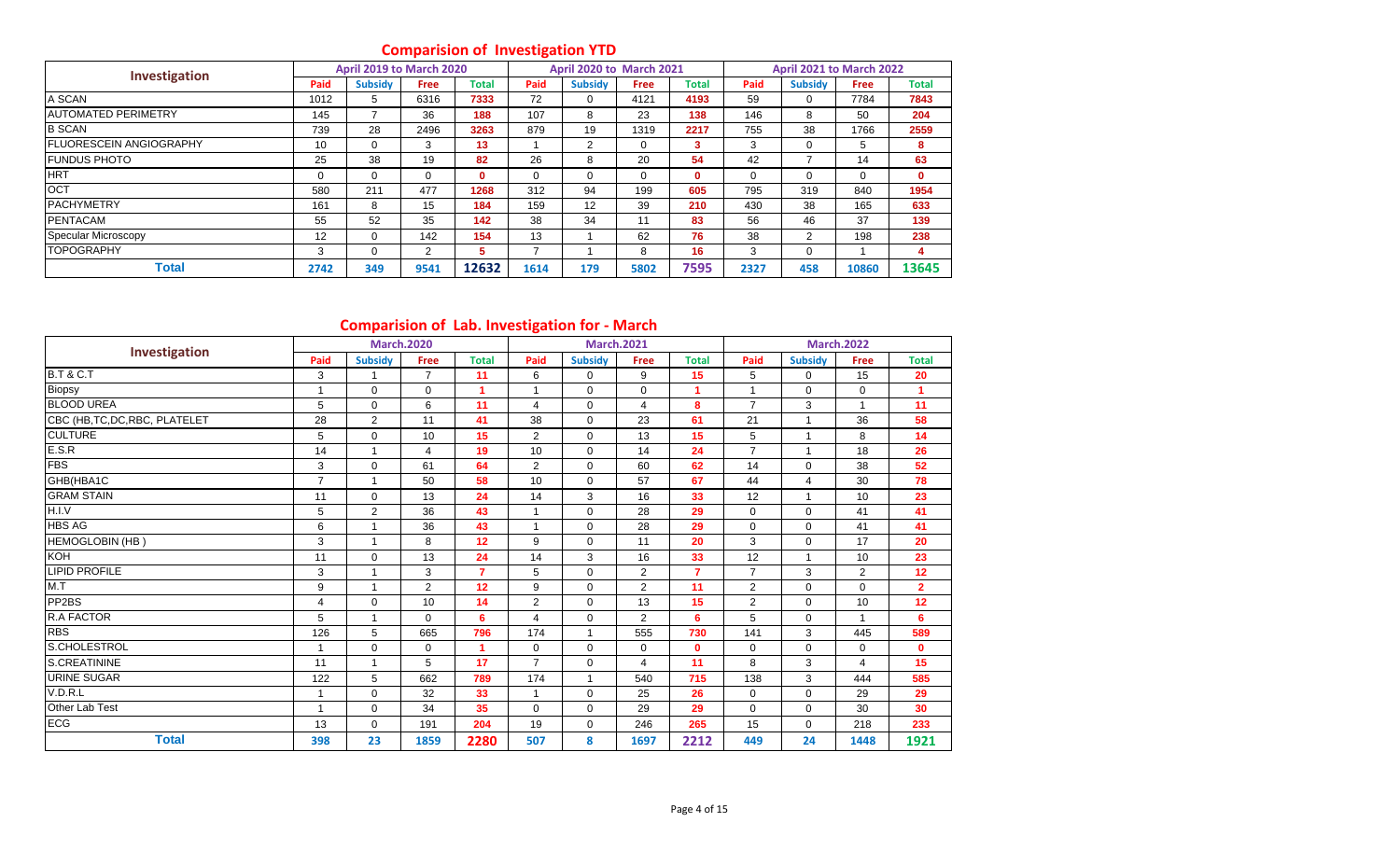# **Comparision of Lab. Investigation YTD**

|                                |      | April 2019 to March 2020 |             |              |      | <b>April 2020 to March 2021</b> |       |                |                | April 2021 to March 2022 |             |              |
|--------------------------------|------|--------------------------|-------------|--------------|------|---------------------------------|-------|----------------|----------------|--------------------------|-------------|--------------|
| Investigation                  | Paid | <b>Subsidy</b>           | <b>Free</b> | <b>Total</b> | Paid | <b>Subsidy</b>                  | Free  | <b>Total</b>   | Paid           | <b>Subsidy</b>           | <b>Free</b> | <b>Total</b> |
| <b>B.T &amp; C.T</b>           | 92   | 4                        | 98          | 194          | 24   | 0                               | 30    | 54             | 70             |                          | 132         | 203          |
| Biopsy                         | 11   | $\mathbf 0$              | 9           | 20           | 8    | 0                               | 5     | 13             | 15             | $\mathbf 0$              | 8           | 23           |
| <b>BLOOD UREA</b>              | 102  | $\overline{7}$           | 176         | 285          | 50   | 8                               | 27    | 85             | 66             | 6                        | 59          | 131          |
| CBC (HB, TC, DC, RBC, PLATELET | 504  | 15                       | 514         | 1033         | 325  | 12                              | 199   | 536            | 388            | 22                       | 522         | 932          |
| <b>CULTURE</b>                 | 34   | $\mathbf{1}$             | 93          | 128          | 44   | $\Omega$                        | 87    | 131            | 57             | $\overline{4}$           | 135         | 196          |
| E.S.R                          | 217  | 9                        | 366         | 592          | 161  | 9                               | 133   | 303            | 202            | 13                       | 297         | 512          |
| <b>FBS</b>                     | 189  | 5                        | 516         | 710          | 57   | 4                               | 402   | 463            | 60             | $\mathbf{1}$             | 629         | 690          |
| GHB(HBA1C                      | 145  | 14                       | 198         | 357          | 152  | 13                              | 395   | 560            | 309            | 16                       | 465         | 790          |
| <b>GRAM STAIN</b>              | 161  | 5                        | 107         | 273          | 154  | 6                               | 93    | 253            | 189            | 17                       | 163         | 369          |
| H.I.V                          | 123  | 9                        | 577         | 709          | 53   | 4                               | 282   | 339            | 20             | $\Omega$                 | 469         | 489          |
| <b>HBS AG</b>                  | 121  | $\overline{7}$           | 574         | 702          | 53   | 4                               | 278   | 335            | 19             | $\mathbf 0$              | 466         | 485          |
| <b>HEMOGLOBIN (HB)</b>         | 88   | 4                        | 96          | 188          | 26   | $\Omega$                        | 35    | 61             | 59             |                          | 124         | 184          |
| <b>KOH</b>                     | 164  | 6                        | 107         | 277          | 159  | 6                               | 95    | 260            | 198            | 19                       | 164         | 381          |
| <b>LIPID PROFILE</b>           | 105  | 14                       | 126         | 245          | 57   | 9                               | 31    | 97             | 80             | 12                       | 47          | 139          |
| M.T                            | 120  | 6                        | 26          | 152          | 103  | 6                               | 18    | 127            | 110            | 6                        | 34          | 150          |
| PP <sub>2</sub> BS             | 83   | $\overline{c}$           | 109         | 194          | 24   | $\Omega$                        | 85    | 109            | 21             | 3                        | 124         | 148          |
| <b>R.A FACTOR</b>              | 49   | 4                        | 10          | 63           | 62   | 5                               | 16    | 83             | 69             | 3                        | 22          | 94           |
| <b>RBS</b>                     | 3121 | 43                       | 6914        | 10078        | 1445 | 22                              | 3026  | 4493           | 1713           | 40                       | 5012        | 6765         |
| S.CHOLESTROL                   | 8    | $\mathbf 0$              | $\Omega$    | 8            | 6    | 0                               |       | $\overline{7}$ | 5              | 0                        |             | 6            |
| <b>S.CREATININE</b>            | 143  | 15                       | 183         | 341          | 72   | $\overline{7}$                  | 34    | 113            | 114            | 8                        | 78          | 200          |
| <b>URINE SUGAR</b>             | 3097 | 38                       | 6834        | 9969         | 1423 | 23                              | 3031  | 4477           | 1688           | 39                       | 4946        | 6673         |
| V.D.R.L                        | 10   | 3                        | 416         | 429          | 4    |                                 | 220   | 225            | 8              |                          | 361         | 370          |
| Other Lab Test                 | 21   | 1                        | 535         | 557          | 5    | 0                               | 240   | 245            | $\overline{4}$ | $\mathbf 0$              | 422         | 426          |
| <b>ECG</b>                     | 695  | 3                        | 1734        | 2432         | 169  |                                 | 1352  | 1522           | 171            | $\overline{2}$           | 2701        | 2874         |
| Total                          | 9403 | 215                      | 20318       | 29936        | 4636 | 140                             | 10115 | 14891          | 5635           | 214                      | 17381       | 23230        |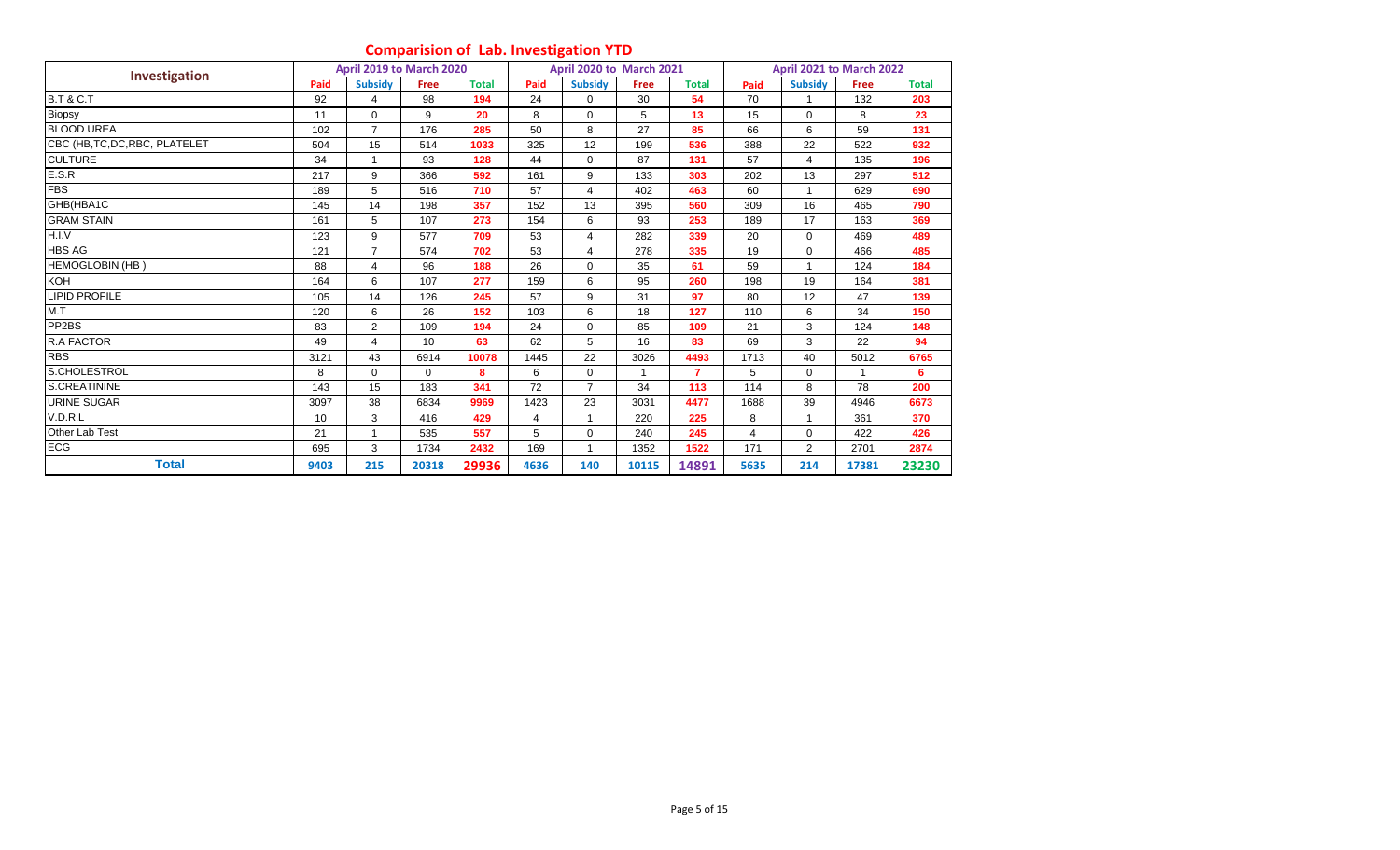# **Comparision of Surgery for - March**

|                                      |                | <b>Paid</b>    |                |                | <b>Subsidized</b> |                |                | <b>Free + Camp free</b> |                         |                | <b>Total</b> |                 |
|--------------------------------------|----------------|----------------|----------------|----------------|-------------------|----------------|----------------|-------------------------|-------------------------|----------------|--------------|-----------------|
| <b>Name of Surgery</b>               | Mar.           | Mar.           | Mar.           | Mar.           | Mar.              | Mar.           | Mar.           | Mar.                    | Mar.                    | Mar.           | Mar.         |                 |
|                                      | 2020           | 2021           | 2022           | 2020           | 2021              | 2022           | 2020           | 2021                    | 2022                    | 2020           | 2021         | 2022<br>Mar.    |
| CATARACT PHACO + IOL                 | 86             | 96             | 79             | $\overline{2}$ | 4                 | 3              | 100            | 143                     | 199                     | 188            | 243          | 281             |
| CATARACT SICS + IOL                  | 15             | 33             | 19             | 27             | 63                | 85             | 373            | 373                     | 371                     | 415            | 469          | 475             |
| CATARACT SIMPLE WITHOUT IOL          | $\Omega$       | 0              |                |                | 2                 |                | $\overline{4}$ | 3                       | $\mathbf{0}$            | 5.             | 5            | $\overline{2}$  |
| SICS\PHACO+AGS WITH IOL              | $\Omega$       | 1              |                | $\Omega$       | $\Omega$          | $\Omega$       | 5              | 3                       | 8                       | 5              | 4            | 9               |
| SICS\PHACO+PTERIGYUM+IOL             | $\Omega$       | 2              | $\overline{2}$ | $\Omega$       | 5                 | $\overline{2}$ | 17             | 32                      | 30                      | 17             | 39           | 34              |
| <b>ANTI GLAUCOMA SURGERY</b>         |                | 0              | $\Omega$       | $\Omega$       | 3                 |                | $\Omega$       | 3                       | $\overline{2}$          |                | 6            | 3               |
| <b>KERATOPLASTY</b>                  | $\Omega$       | 0              | $\Omega$       | 3              | 4                 | 0              | $\overline{7}$ | 16                      | 6                       | 10             | 20           | 6               |
| <b>AVASTIN INJ</b>                   | 39             | 37             | 31             |                | 3                 | 3              | $\overline{7}$ | 15                      | 6                       | 47             | 55           | 40              |
| PTERIGYUM                            | $\overline{2}$ | 0              | 3              | 5              | 14                | $\overline{2}$ | 39             | 27                      | 48                      | 46             | 41           | 53              |
| SIMPLE RETINAL DETACHMENT            | $\Omega$       | $\Omega$       | $\Omega$       |                | $\mathbf 0$       | 0              | $\Omega$       | $\Omega$                | $\Omega$                |                | $\mathbf 0$  | $\mathbf{0}$    |
| <b>VITRECTOMY</b>                    | $\Omega$       | $\overline{1}$ | $\overline{2}$ | $\Omega$       | 4                 | 6              | 5              | 20                      | 14                      | 5              | 25           | 22              |
| <b>DCR</b>                           | $\Omega$       | 0              | 3              | $\overline{2}$ | 5                 | 0              | 5              | 9                       | 13                      | $\overline{ }$ | 14           | 16              |
| RETINAL DETACHMENT + Vitrectomy      | $\Omega$       | 2              | $\Omega$       |                | 2                 |                | 3              | и                       | $\mathbf{0}$            | 4              | 5            | 1               |
| SICS\PHACO + IOL + VITRECTOMY        | $\Omega$       | $\Omega$       | $\Omega$       | $\overline{2}$ | $\overline{2}$    |                | 20             | 20                      | $\overline{7}$          | 22             | 22           | 8               |
| Other Retina Surgery                 |                | 2              | $\Omega$       | $\overline{0}$ | 0                 | 0              | 6              | $\overline{7}$          | $\overline{2}$          | $\overline{7}$ | 9            | $\overline{2}$  |
| <b>Oculoplasty Surgery</b>           | $\overline{2}$ | 4              | 5              |                | 3                 | $\overline{2}$ | $\overline{2}$ | 8                       | $\overline{2}$          | 5              | 15           | 9               |
| <b>Squint Surgery</b>                | $\Omega$       | $\Omega$       | $\Omega$       | $\Omega$       | 2                 | $\Omega$       | $\Omega$       | и                       | 5                       | O.             | 3            | 5               |
| <b>Other Surgery</b>                 | ⇁              | 6              | 3              |                | 5                 | 9              | 28             | 33                      | 23                      | 36             | 44           | 35              |
| Chalazion                            | 4              | $\overline{7}$ | $\overline{7}$ | $\Omega$       | 0                 | $\overline{2}$ | $\Omega$       | 0                       | 4                       | 4              | 7            | 10 <sup>1</sup> |
| Foreign Body Removal                 | 46             | 60             | 56             | $\Omega$       | $\mathbf 0$       |                | $\Omega$       | 1                       | $\overline{\mathbf{A}}$ | 46             | 61           | 58              |
| Yag Laser - Capsulotomy & Iridectomy | 31             | 32             | 43             | $\overline{2}$ | $\overline{2}$    | 5              | 22             | 22                      | 36                      | 55             | 56           | 84              |
| Green Laser                          | 24             | 14             | 24             | $\Omega$       | 1                 | ⇁              | 6              | $\overline{c}$          | $\overline{2}$          | 30             | 17           | 33              |
| <b>Total</b>                         | 258            | 297            | 279            | 49             | 124               | 131            | 649            | 739                     | 776                     | 956            | 1160         | 1186            |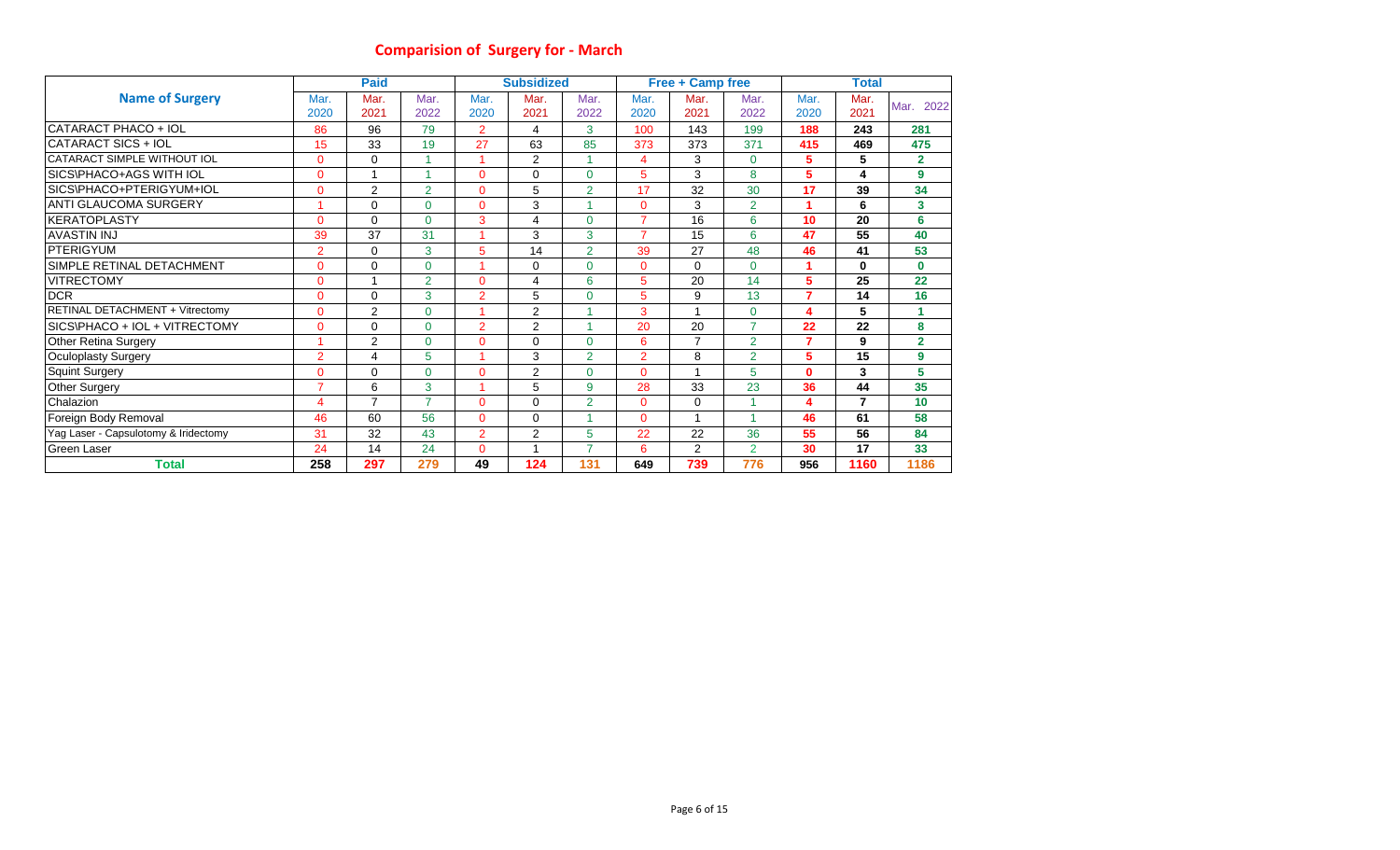# **Comparision of Surgery YTD**

|                                        |                 | <b>Paid</b>    |               |                 | <b>Subsidized</b> |                |               | <b>Free + Camp free</b> |               |               | <b>Total</b>  |               |
|----------------------------------------|-----------------|----------------|---------------|-----------------|-------------------|----------------|---------------|-------------------------|---------------|---------------|---------------|---------------|
| <b>Name of Surgery</b>                 | <b>April to</b> | April to       | April to      | <b>April to</b> | April to          | April to       | April to      | April to                | April to      | April to      | April to      | April to      |
|                                        | <b>Mar.20</b>   | <b>Mar.21</b>  | <b>Mar.22</b> | <b>Mar.20</b>   | <b>Mar.21</b>     | <b>Mar.22</b>  | <b>Mar.20</b> | <b>Mar.21</b>           | <b>Mar.22</b> | <b>Mar.20</b> | <b>Mar.21</b> | <b>Mar.22</b> |
| CATARACT PHACO + IOL                   | 696             | 658            | 676           | 27              | 43                | 26             | 1618          | 848                     | 1527          | 2341          | 1549          | 2229          |
| <b>CATARACT SICS + IOL</b>             | 184             | 160            | 241           | 363             | 494               | 639            | 4498          | 2065                    | 3749          | 5045          | 2719          | 4629          |
| CATARACT SIMPLE WITHOUT IOL            |                 | 0              |               | 5               | 6                 | 5              | 28            | 14                      | 14            | 34            | 20            | 20            |
| SICS+AGS WITH IOL                      | 5               | $\overline{7}$ | 11            |                 | 2                 | 3              | 44            | 30                      | 67            | 50            | 39            | 81            |
| SICS+PTERIGYUM+IOL                     | 9               | 15             | 21            | $\mathbf 0$     | 11                | 12             | 281           | 161                     | 281           | 290           | 187           | 314           |
| <b>ANTI GLAUCOMA SURGERY</b>           | 17              | 6              | 3             | 3               | 8                 | $\overline{7}$ | 13            | 12                      | 14            | 33            | 26            | 24            |
| <b>KERATOPLASTY</b>                    | 38              | 2              |               | 16              | 33                | 27             | 154           | 108                     | 112           | 208           | 143           | 140           |
| <b>AVASTIN INJ</b>                     | 352             | 300            | 382           | 37              | 33                | 48             | 146           | 102                     | 156           | 535           | 435           | 586           |
| PTERIGYUM                              | 44              | 4              | 17            | 30              | 79                | 73             | 475           | 204                     | 370           | 549           | 287           | 460           |
| SIMPLE RETINAL DETACHMENT              | $\Omega$        | $\Omega$       | $\Omega$      | ٠               | $\Omega$          | $\Omega$       | $\Omega$      |                         | $\Omega$      |               | 1             | $\mathbf{0}$  |
| <b>VITRECTOMY</b>                      | 11              | 18             | 25            | 32              | 44                | 47             | 169           | 124                     | 176           | 212           | 186           | 248           |
| <b>DCR</b>                             | 14              |                | 10            | 23              | 10                | 21             | 94            | 20                      | 101           | 131           | 31            | 132           |
| <b>RETINAL DETACHMENT + Vitrectomy</b> | 6               | 10             | 3             | 11              | 15                | 6              | 41            | 20                      | 13            | 58            | 45            | 22            |
| SICS + IOL + VITRECTOMY                | 6               | 2              | 5             | 14              | 25                | 19             | 208           | 97                      | 181           | 228           | 124           | 205           |
| <b>Other Retina Surgery</b>            | 18              | 23             | 12            | 3               | 6                 | $\overline{2}$ | 47            | 48                      | 41            | 68            | 77            | 55            |
| <b>Oculoplasty Surgery</b>             | 23              | 15             | 34            | 14              | 13                | 20             | 63            | 42                      | 76            | 100           | 70            | 130           |
| <b>Squint Surgery</b>                  | 12              |                | 4             | 5               | 10                | 21             | 19            | 14                      | 36            | 36            | 25            | 61            |
| Other Surgery                          | 50              | 43             | 46            | 48              | 47                | 54             | 373           | 176                     | 312           | 471           | 266           | 412           |
| Chalazion                              | 74              | 50             | 54            | 4               | 4                 | 4              | 11            | $\overline{2}$          | 14            | 89            | 56            | 72            |
| Foreign Body Removal                   | 714             | 659            | 839           | $\overline{2}$  | 2                 | 8              | 10            | 5                       | 15            | 726           | 666           | 862           |
| Yag Laser - Capsulotomy & Iridectomy   | 523             | 325            | 398           | 35              | 21                | 36             | 501           | 135                     | 331           | 1059          | 481           | 765           |
| <b>Green Laser</b>                     | 401             | 189            | 201           | 14              | 10                | 14             | 137           | 79                      | 51            | 552           | 278           | 266           |
| Total                                  | 3198            | 2488           | 2984          | 688             | 916               | 1092           | 8930          | 4307                    | 7637          | 12816         | 7711          | 11713         |

# **Comparision of Gender wise Surgery - March**

|              |      | Paid |      |      | <b>Subsidized</b> |      |      | <b>Free + Camp free</b> |      |      | Total |              |
|--------------|------|------|------|------|-------------------|------|------|-------------------------|------|------|-------|--------------|
| Gender       | Mar. | Mar. | Mar. | Mar. | Mar.              | Mar. | Mar. | Mar.                    | Mar. | Mar. | Mar.  | 2022<br>Mar. |
|              | 2020 | 2021 | 2022 | 2020 | 2021              | 2022 | 2020 | 2021                    | 2022 | 2020 | 2021  |              |
| Male         | 152  | 144  | 147  | 25   | 58                | 57   | 277  | 344                     | 322  | 454  | 546   | 526          |
| Female       | 105  | 150  | 126  | 23   | 61                | 68   | 359  | 371                     | 437  | 487  | 582   | 631          |
| Child Male   |      |      |      |      | 4                 |      | 10   | 16                      |      |      | 21    | 16           |
| Child Female |      |      |      |      |                   |      |      |                         |      |      | 11    | 13           |
| Total        | 258  | 297  | 279  | 49   | 124               | 131  | 649  | 739                     | 776  | 956  | 1160  | 1186         |

# **Comparision of Gender wise Surgery - YTD**

|                   |               | Paid          |               |               | <b>Subsidized</b> |               |               | <b>Free + Camp free</b> |               |                 | <b>Total</b>  |               |
|-------------------|---------------|---------------|---------------|---------------|-------------------|---------------|---------------|-------------------------|---------------|-----------------|---------------|---------------|
| <b>Gender</b>     | April to      | April to      | April to      | April to      | April to          | April to      | April to      | April to                | April to      | <b>April to</b> | April to      | April to      |
|                   | <b>Mar.20</b> | <b>Mar.21</b> | <b>Mar.22</b> | <b>Mar.20</b> | Mar.21            | <b>Mar.22</b> | <b>Mar.20</b> | Mar.21                  | <b>Mar.22</b> | <b>Mar.20</b>   | <b>Mar.21</b> | <b>Mar.22</b> |
| Male              | 1654          | 1360          | 1658          | 317           | 43 <sup>1</sup>   | 510           | 4076          | 1921                    | 3336          | 6047            | 3712          | 5504          |
| Female            | 1521          | 1098          | 1262          | 349           | 446               | 535           | 4626          | 2261                    | 4033          | 6496            | 3805          | 5830          |
| <b>Child Male</b> | 13            | 12            | 44            | 15            | 29                | 26            | 148           | 83                      | 178           | 176             | 124           | 248           |
| Child Female      | 10            | 18            | 20            |               | 10                | 21            | 80            | 42                      | 90            | 97              | 70            | 131           |
| <b>Total</b>      | 3198          | 2488          | 2984          | 688           | 916               | 1092          | 8930          | 4307                    | 7637          | 12816           | 7711          | 11713         |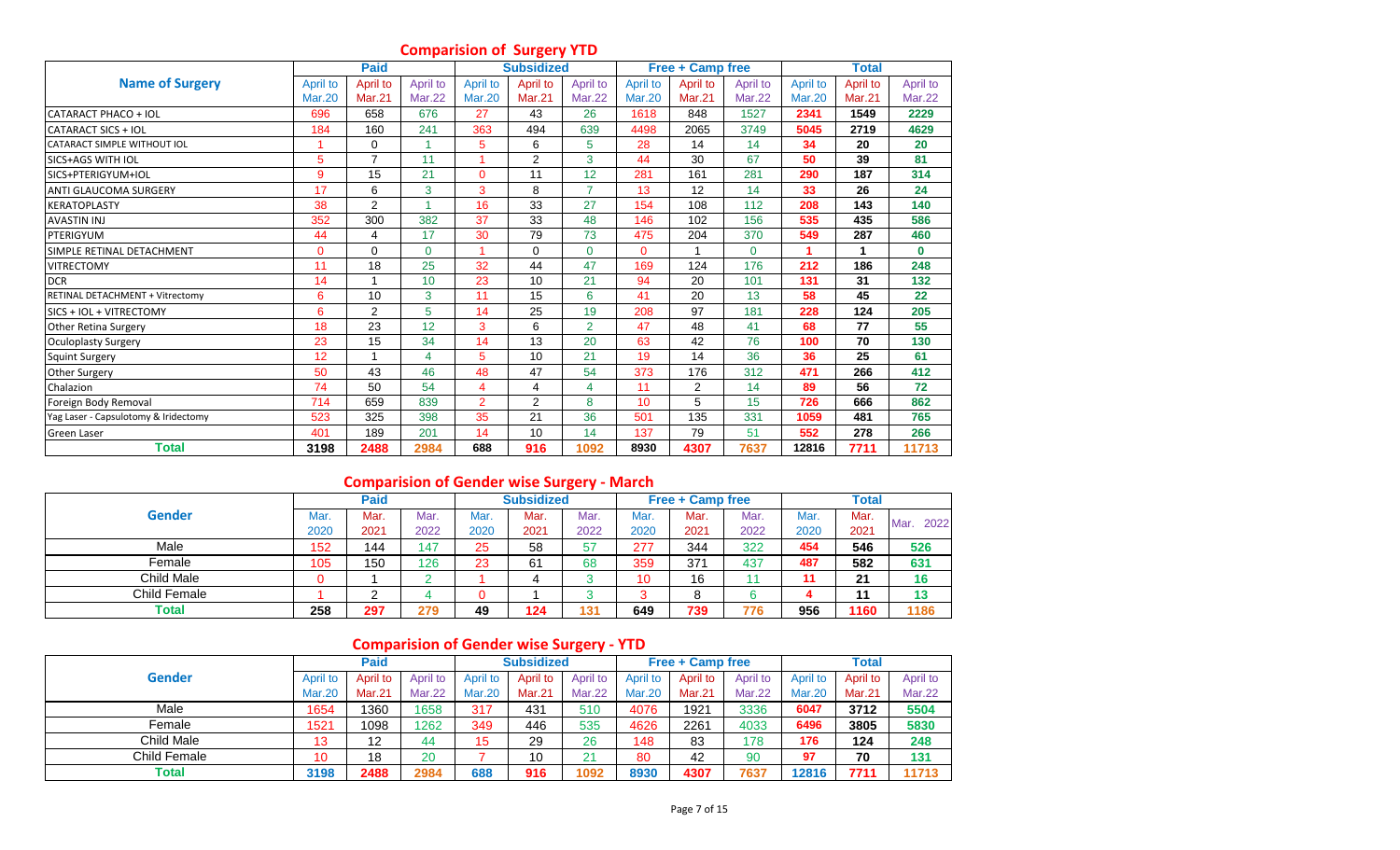## **Sub speciality work - March**

|                            |          | <b>Surgery</b> |      |                                 |
|----------------------------|----------|----------------|------|---------------------------------|
| <b>Speciality</b>          | Mar.     | Mar.           | Mar. | <b>Speciality</b>               |
|                            | 2020     | 2021           | 2022 |                                 |
| Retina                     | 93       | 111            | 98   | <b>Retina</b>                   |
| <b>Glaucoma</b>            | 6        | 10             | 13   | Glaucoma                        |
| <b>Cornea</b>              | 10       | 20             | 6    | Cornea                          |
| <b>Occuloplasty</b>        | 12       | 29             | 25   | <b>Occuloplasty</b>             |
| Paediatric Ophthalmology   | 15       | 32             | 29   | <b>Paediatric Ophthalmology</b> |
| <b>Neuro Ophthalmology</b> | $\Omega$ | $\Omega$       |      | Neuro Ophthalmology             |
| Low Vision                 | 0        | $\Omega$       | 0    | <b>Low Vision</b>               |
| Total                      | 136      | 202            | 171  | Total                           |

## **Sub speciality work - YTD**

|          | <b>Surgery</b> |      |                                 |          | <b>Surgery</b> |               |
|----------|----------------|------|---------------------------------|----------|----------------|---------------|
| Mar.     | Mar.           | Mar. | <b>Speciality</b>               | April to | April to       | April to      |
| 2020     | 2021           | 2022 |                                 | Mar.20   | Mar.21         | <b>Mar.22</b> |
| 93       | 111            | 98   | Retina                          | 1421     | 953            | 1171          |
| 6        | 10             | 13   | Glaucoma                        | 85       | 67             | 115           |
| 10       | 20             | 6    | Cornea                          | 208      | 143            | 139           |
| 12       | 29             | 25   | Occuloplasty                    | 231      | 100            | 262           |
| 15       | 32             | 29   | <b>Paediatric Ophthalmology</b> | 273      | 193            | 379           |
| $\Omega$ | 0              | 0    | <b>Neuro Ophthalmology</b>      |          | $\Omega$       |               |
| $\Omega$ | 0              | 0    | <b>Low Vision</b>               |          | $\Omega$       |               |
| 136      | 202            | 171  | Total                           | 2218     | 1456           | 2066          |

# **Gender wise Sub Speciality OPD - March**

|               |      | <b>Retina</b>                   |      |      | <b>Glaucoma</b>            |         |             | <b>Cornea</b>     |      |      | <b>Occuloplasty</b> |              |
|---------------|------|---------------------------------|------|------|----------------------------|---------|-------------|-------------------|------|------|---------------------|--------------|
| <b>Gender</b> | Mar. | Mar.                            | Mar. | Mar. | Mar.                       | Mar.    | Mar.        | Mar.              | Mar. | Mar. | Mar.                | 2022<br>Mar. |
|               | 2020 | 2021                            | 2022 | 2020 | 2021                       | 2022    | 2020        | 2021              | 2022 | 2020 | 2021                |              |
| Male          | 283  | 371                             | 378  | 107  | 119                        | 212     | 189         | 279               | 243  | 29   | 25                  | 30           |
| Female        | 204  | 265                             | 246  | 126  | 98                         | 186     | 117         | 215               | 216  | 22   | 31                  | 33           |
| Total         | 487  | 636                             | 624  | 233  | 217                        | 398     | 306         | 494               | 459  | 51   | 56                  | 63           |
|               |      | <b>Paediatric Ophthalmology</b> |      |      | <b>Neuro Ophthalmology</b> |         |             | <b>Low Vision</b> |      |      | <b>Total</b>        |              |
| <b>Gender</b> | Mar. | Mar.                            | Mar. | Mar. | Mar.                       | Mar.    | Mar.        | Mar.              | Mar. | Mar. | Mar.                | 2022<br>Mar. |
|               | 2020 | 2021                            | 2022 | 2020 | 2021                       | 2022    | 2020        | 2021              | 2022 | 2020 | 2021                |              |
| Male          | 9    | 166                             | 124  | 4    | 9                          | 15      |             | 4                 | 3    | 622  | 973                 | 1005         |
| Female        | 8    | 122                             | 119  | 3    | 4                          | $\circ$ |             |                   |      | 481  | 736                 | 809          |
| <b>Total</b>  | 17   | 288                             | 243  |      | 13                         | 23      | $\mathbf 2$ | 5                 |      | 1103 | 1709                | 1814         |

# **Gender wise Sub Speciality OPD - YTD**

|               |               | <b>Retina</b>                   |               |                 | <b>Glaucoma</b>            |               |               | <b>Cornea</b>     |               |               | <b>Occuloplasty</b> |               |
|---------------|---------------|---------------------------------|---------------|-----------------|----------------------------|---------------|---------------|-------------------|---------------|---------------|---------------------|---------------|
| <b>Gender</b> | April to      | April to                        | April to      | <b>April to</b> | April to                   | April to      | April to      | April to          | April to      | April to      | April to            | April to      |
|               | Mar.20        | Mar.21                          | <b>Mar.22</b> | <b>Mar.20</b>   | <b>Mar.21</b>              | <b>Mar.22</b> | <b>Mar.20</b> | Mar.21            | <b>Mar.22</b> | <b>Mar.20</b> | <b>Mar.21</b>       | <b>Mar.22</b> |
| Male          | 4496          | 3004                            | 3871          | 1633            | 957                        | 1961          | 3029          | 2171              | 2936          | 414           | 43                  | 204           |
| Female        | 3097          | 2194                            | 2551          | 1310            | 777                        | 1829          | 1951          | 1673              | 2578          | 354           | 42                  | 216           |
| Total         | 7593          | 5198                            | 6422          | 2943            | 1734                       | 3790          | 4980          | 3844              | 5514          | 768           | 85                  | 420           |
|               |               | <b>Paediatric Ophthalmology</b> |               |                 | <b>Neuro Ophthalmology</b> |               |               | <b>Low Vision</b> |               |               | <b>Total</b>        |               |
| <b>Gender</b> | April to      | April to                        | April to      | <b>April to</b> | April to                   | April to      | April to      | April to          | April to      | April to      | April to            | April to      |
|               | <b>Mar.20</b> | Mar.21                          | <b>Mar.22</b> | <b>Mar.20</b>   | Mar.21                     | <b>Mar.22</b> | <b>Mar.20</b> | Mar.21            | <b>Mar.22</b> | <b>Mar.20</b> | <b>Mar.21</b>       | Mar.22        |
| Male          | 1286          | 992                             | 1674          | 127             | 9                          | 89            | 20            | 14                | 16            | 11005         | 7190                | 10751         |
| Female        | 1195          | 729                             | 1449          | 110             | 4                          | 79            | 8             | ົ                 | 5             | 8025          | 5421                | 8707          |
| Total         | 2481          | 1721                            | 3123          | 237             | 13                         | 168           | 28            | 16                | 21            | 19030         | 12611               | 19458         |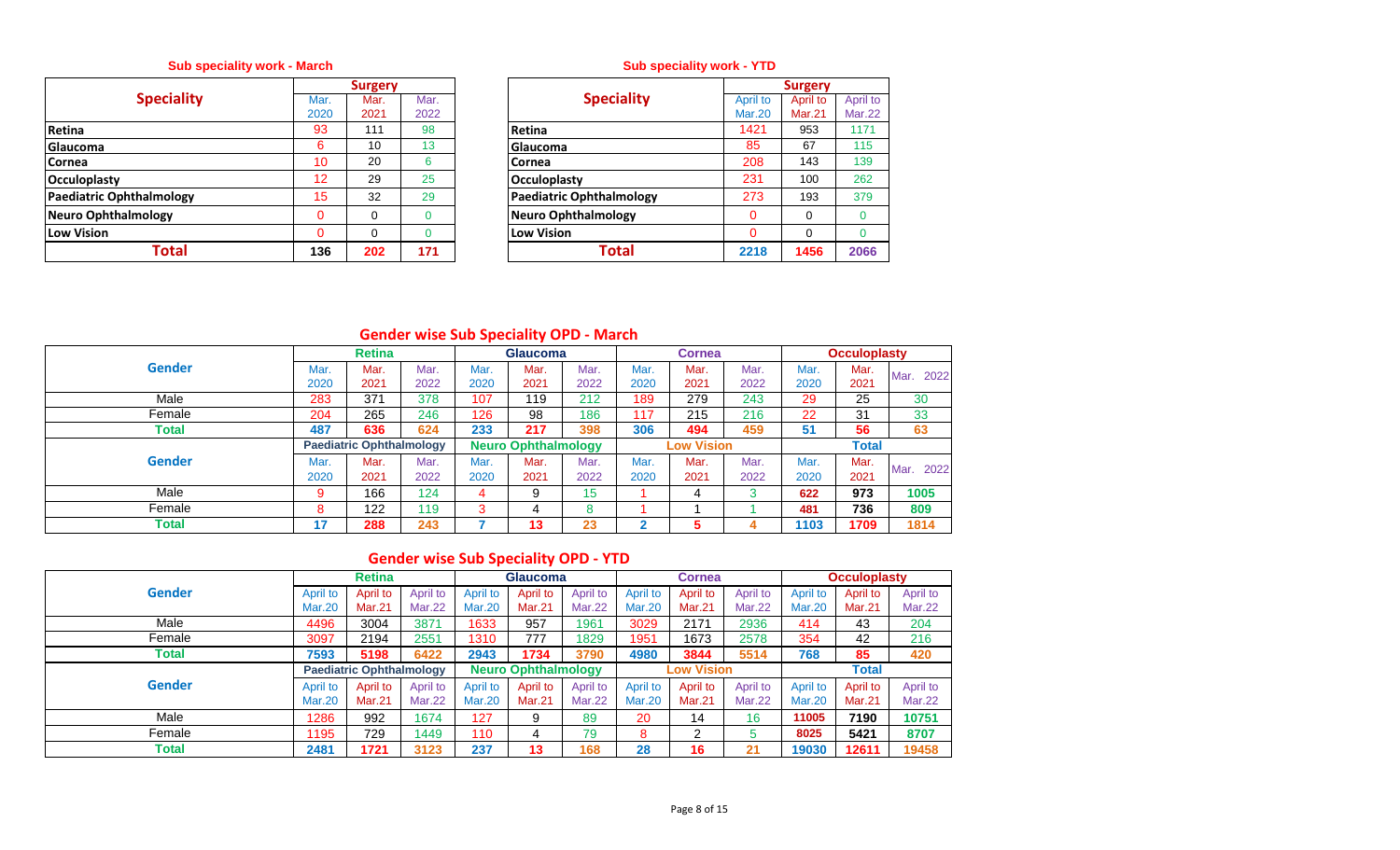#### **Comparision of Camp performance - Mega Camp - March**

| Year               | No. of Camp | <b>OPD</b> | Refer<br><b>Cataract</b> | Refer<br><b>Specialist</b> | <b>Specialist</b><br><b>Transporte</b> | <b>Optical</b> | <b>Optical</b><br><b>Order</b> |     |     | <b>Medicine Operation Other Eye</b> | Pt's<br>compliance |
|--------------------|-------------|------------|--------------------------|----------------------------|----------------------------------------|----------------|--------------------------------|-----|-----|-------------------------------------|--------------------|
| <b>March. 2020</b> | 14          | 2046       | 482                      | 103                        | 30                                     | 837            | 44                             | 316 | 388 |                                     | 80.50              |
| <b>March. 2021</b> |             |            |                          | 0                          |                                        |                |                                |     |     |                                     | #DIV/0!            |
| <b>March, 2022</b> |             | 1586       | 64                       | 20                         |                                        | 1273           |                                |     | 36  |                                     | 56.25              |
| <b>Total</b>       | 19          | 3632       | 546                      | 123                        | 30                                     | 2110           | 44                             | 316 | 424 |                                     | 77.66              |

### **Comparision of Camp performance - One Day Camp - March**

| Year               | No. of Camp | <b>OPD</b> | Refer<br><b>Cataract</b> | <b>Refer</b><br><b>Specialist</b> | <b>Specialist</b><br><b>Transporte</b><br>α | <b>Optical</b> | <b>Optical</b><br><b>Order</b> |    |    | <b>Medicine Operation Other Eye</b> | Pt's<br>compliance |
|--------------------|-------------|------------|--------------------------|-----------------------------------|---------------------------------------------|----------------|--------------------------------|----|----|-------------------------------------|--------------------|
| <b>March. 2020</b> |             | 233        | 45                       | 14                                |                                             | 99             |                                | 22 | 31 |                                     | 68.89              |
| <b>March. 2021</b> |             | 0          |                          |                                   |                                             |                |                                |    |    |                                     | #DIV/0!            |
| <b>March, 2022</b> |             |            |                          |                                   |                                             |                |                                |    |    |                                     | #DIV/0!            |
| <b>Total</b>       |             | 233        | 45                       | 14                                |                                             | 99             |                                | 22 | 31 |                                     | 68.89              |

## **Comparision of Camp performance - Fullerton Camp - March**

| Year               | <b>No. of Camp</b> | <b>OPD</b> | Refer<br><b>Cataract</b> | <b>Refer</b><br><b>Specialist</b> | <b>Specialist</b><br><b>Transporte</b><br>α | <b>Optical</b> | <b>Optical</b><br><b>Order</b> |    | <b>Medicine Operation Other Eye</b> | Pt's<br>compliance |
|--------------------|--------------------|------------|--------------------------|-----------------------------------|---------------------------------------------|----------------|--------------------------------|----|-------------------------------------|--------------------|
| <b>March. 2020</b> |                    | 361        | 73                       | 27                                | 12                                          | 155            |                                | 60 |                                     | 82.19              |
| <b>March. 2021</b> |                    | 0          |                          |                                   |                                             |                |                                |    |                                     | #DIV/0!            |
| <b>March, 2022</b> |                    |            |                          |                                   |                                             |                |                                |    |                                     | #DIV/0!            |
| <b>Total</b>       |                    | 361        | 73                       | 27                                | 12                                          | 155            |                                | 60 |                                     | 82.19              |

## **Comparision of Camp performance - Vyara Center Camp - March**

| Year               | No. of Camp | <b>OPD</b> | Refer<br><b>Cataract</b> | <b>Refer</b><br><b>Specialist</b> | <b>Specialist</b><br><b>Transporte</b><br>α | <b>Optical</b> | <b>Optical</b><br><b>Order</b> |    | <b>Medicine Operation</b> | <b>Other Eye</b> | Pt's<br>compliance |
|--------------------|-------------|------------|--------------------------|-----------------------------------|---------------------------------------------|----------------|--------------------------------|----|---------------------------|------------------|--------------------|
| <b>March. 2020</b> |             | 72         | 19                       |                                   |                                             | 30             |                                | 10 | 10                        |                  | 52.63              |
| <b>March. 2021</b> |             | 72         | 24                       |                                   |                                             |                |                                |    | 23                        |                  | 0.00               |
| <b>March, 2022</b> |             |            |                          |                                   |                                             |                |                                |    |                           |                  | #DIV/0!            |
| Total              |             | 144        | 43                       |                                   |                                             | 30             |                                | 10 | 33                        |                  | 76.74              |

## **Comparision of Camp performance - Mega Camp - YTD**

| Year                        | No. of Camp | <b>OPD</b> | <b>Refer</b> | <b>Refer</b><br>Cataract Specialist | <b>Specialist</b><br><b>Transporte</b> | <b>Optical</b> | <b>Optical</b><br><b>Order</b> |      |      | <b>Medicine Operation Other Eye</b> | Pt's<br>compliance |
|-----------------------------|-------------|------------|--------------|-------------------------------------|----------------------------------------|----------------|--------------------------------|------|------|-------------------------------------|--------------------|
| <b>April to March, 2020</b> | 242         | 26217      | 5050         | 1635                                | 648                                    | 10233          | 580                            | 3006 | 4038 | 16                                  | 80.28              |
| April to March. 2021        |             | 0          |              |                                     |                                        |                |                                |      |      |                                     | #DIV/0!            |
| <b>April to March, 2022</b> |             | 2352       | 189          | 69                                  |                                        | 1721           |                                | 185  | 125  |                                     | 66.14              |
| Total                       | 250         | 28569      | 5239         | 1704                                | 651                                    | 11954          | 580                            | 3191 | 4163 | 16                                  | 79.77              |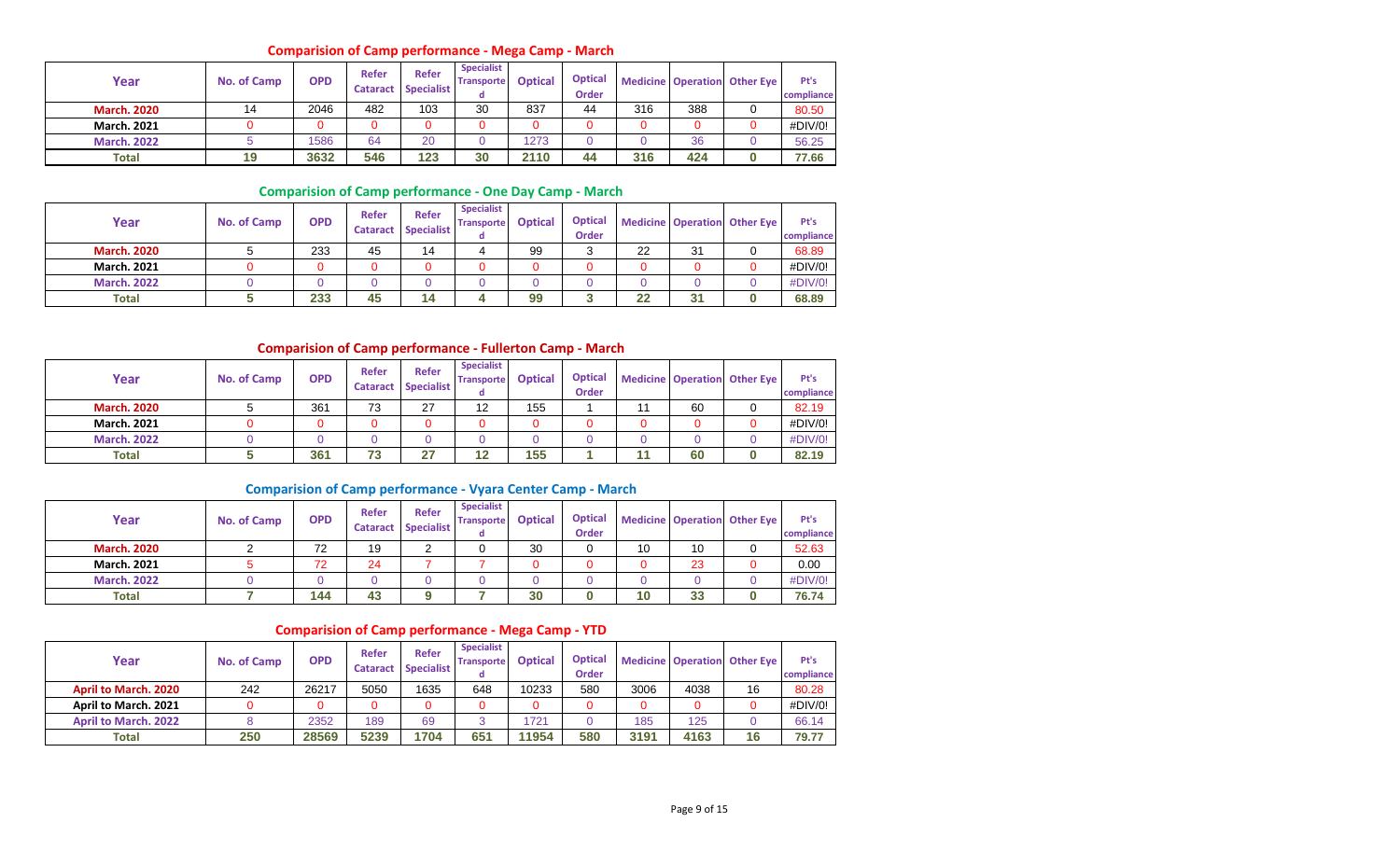## **Comparision of Camp performance - One Day Camp - YTD**

| Year                        | No. of Camp | <b>OPD</b> | Refer<br><b>Cataract</b> | <b>Refer</b><br><b>Specialist</b> | <b>Specialist</b><br><b>Transporte</b> | <b>Optical</b> | <b>Optical</b><br><b>Order</b> |     |     | <b>Medicine Operation Other Eye</b> | Pt's<br>compliance |
|-----------------------------|-------------|------------|--------------------------|-----------------------------------|----------------------------------------|----------------|--------------------------------|-----|-----|-------------------------------------|--------------------|
| <b>April to March, 2020</b> | 97          | 6291       | 864                      | 323                               | 96                                     | 2718           | 34                             | 640 | 642 |                                     | 74.88              |
| April to March. 2021        |             | 0          |                          |                                   |                                        |                |                                |     |     |                                     | #DIV/0!            |
| <b>April to March, 2022</b> |             |            |                          |                                   |                                        |                |                                |     |     |                                     | #DIV/0!            |
| <b>Total</b>                | 97          | 6291       | 864                      | 323                               | 96                                     | 2718           | 34                             | 640 | 642 |                                     | 74.88              |

## **Comparision of Camp performance - Fullerton Camp - YTD**

| Year                        | No. of Camp | <b>OPD</b> | Refer<br><b>Cataract</b> | <b>Refer</b><br><b>Specialist</b> | <b>Specialist</b><br><b>Transporte</b> | <b>Optical</b> | <b>Optical</b><br>Order |     |     | <b>Medicine Operation Other Eye</b> | Pt's<br>compliance |
|-----------------------------|-------------|------------|--------------------------|-----------------------------------|----------------------------------------|----------------|-------------------------|-----|-----|-------------------------------------|--------------------|
| <b>April to March, 2020</b> | 79          | 4531       | 817                      | 217                               | 87                                     | 1988           |                         | 307 | 627 |                                     | 76.74              |
| April to March. 2021        |             |            |                          |                                   |                                        |                |                         |     |     |                                     | #DIV/0!            |
| <b>April to March, 2022</b> |             |            |                          |                                   |                                        |                |                         |     |     |                                     | #DIV/0!            |
| <b>Total</b>                | 79          | 4531       | 817                      | 217                               | 87                                     | 1988           |                         | 307 | 627 |                                     | 76.74              |

#### **Comparision of Camp performance - Vyara Center Camp - YTD**

| Year                        | No. of Camp | <b>OPD</b> | Refer<br><b>Cataract</b> | <b>Refer</b><br><b>Specialist</b> | <b>Specialist</b><br><b>Transporte</b><br>α | <b>Optical</b> | <b>Optical</b><br><b>Order</b> |     |     | <b>Medicine Operation Other Eye</b> | Pt's<br>compliance |
|-----------------------------|-------------|------------|--------------------------|-----------------------------------|---------------------------------------------|----------------|--------------------------------|-----|-----|-------------------------------------|--------------------|
| <b>April to March, 2020</b> | 47          | 2116       | 330                      | 121                               | 41                                          | 891            |                                | 167 | 195 |                                     | 59.39              |
| April to March. 2021        | 20          | 323        | 119                      | 60                                | 35                                          |                |                                |     | 96  |                                     | 80.67              |
| <b>April to March. 2022</b> |             |            |                          |                                   |                                             |                |                                |     |     |                                     | #DIV/0!            |
| <b>Total</b>                | 67          | 2439       | 449                      | 181                               | 76                                          | 891            |                                | 167 | 291 |                                     | 65.03              |

## **Statistics for Netrang CHC - March**

| Year               |            | <b>OPD</b> |       |    | <b>IOL</b> |                                     | <b>Operations</b> |              | <b>Optical</b> | <b>Medicine</b> | <b>Optical</b> | <b>Tele Medicine</b> |
|--------------------|------------|------------|-------|----|------------|-------------------------------------|-------------------|--------------|----------------|-----------------|----------------|----------------------|
|                    | <b>New</b> | Old        | `otal | М  |            |                                     |                   | <b>Total</b> | <b>Order</b>   |                 |                | <b>Consultation</b>  |
| <b>March. 2020</b> | 371        | 176        | 547   | 20 | 21         | 22                                  | 22                | 44           | 38             | 364             | 65             | 50                   |
| <b>March. 2021</b> | 333        | 327        | 660   | 35 | 43         | 40                                  | 47                | 87           | 44             | 400             | 52             | 122                  |
| <b>March, 2022</b> | 380        | 254        | 634   | 20 | 30         | 21                                  | 32                | 53           |                | 325             | 112            | 70                   |
| Total              | 1084       | 757        | 1841  | 75 | 94         | 83                                  | 101               | 184          | 153            | 1089            | 229            | 242                  |
|                    |            |            |       |    |            | Statistics for Zankhyay CHC - March |                   |              |                |                 |                |                      |

|                    |            |     |              |        |            | <b>Statistics IVI LaffNIVAV UNU - MAIUI</b> |                   |             |                |     |                         |                      |
|--------------------|------------|-----|--------------|--------|------------|---------------------------------------------|-------------------|-------------|----------------|-----|-------------------------|----------------------|
| Year               |            | OPD |              |        | <b>IOL</b> |                                             | <b>Operations</b> |             | <b>Optical</b> |     | <b>Medicine Optical</b> | <b>Tele Medicine</b> |
|                    | <b>New</b> | Old | <b>Total</b> | - TV N |            | IМ                                          |                   | $\tau$ otal | Order          |     |                         | <b>Consultation</b>  |
| <b>March. 2020</b> | 160        | 30  | 190          |        |            |                                             |                   |             | 20             | 77  | 18                      | 131                  |
| <b>March. 2021</b> | 160        | 39  | 199          |        | 13         | 10                                          |                   | 24          | 27             | 39  | 16                      | 60                   |
| <b>March, 2022</b> | 125        | 12  | 138          |        |            |                                             |                   |             | 14             | 57  |                         | 45                   |
| Total              | 445        | 82  | 527          | 12     | 17         | 13                                          | <b>40</b>         | 31          | 61             | 173 | 45                      | 236                  |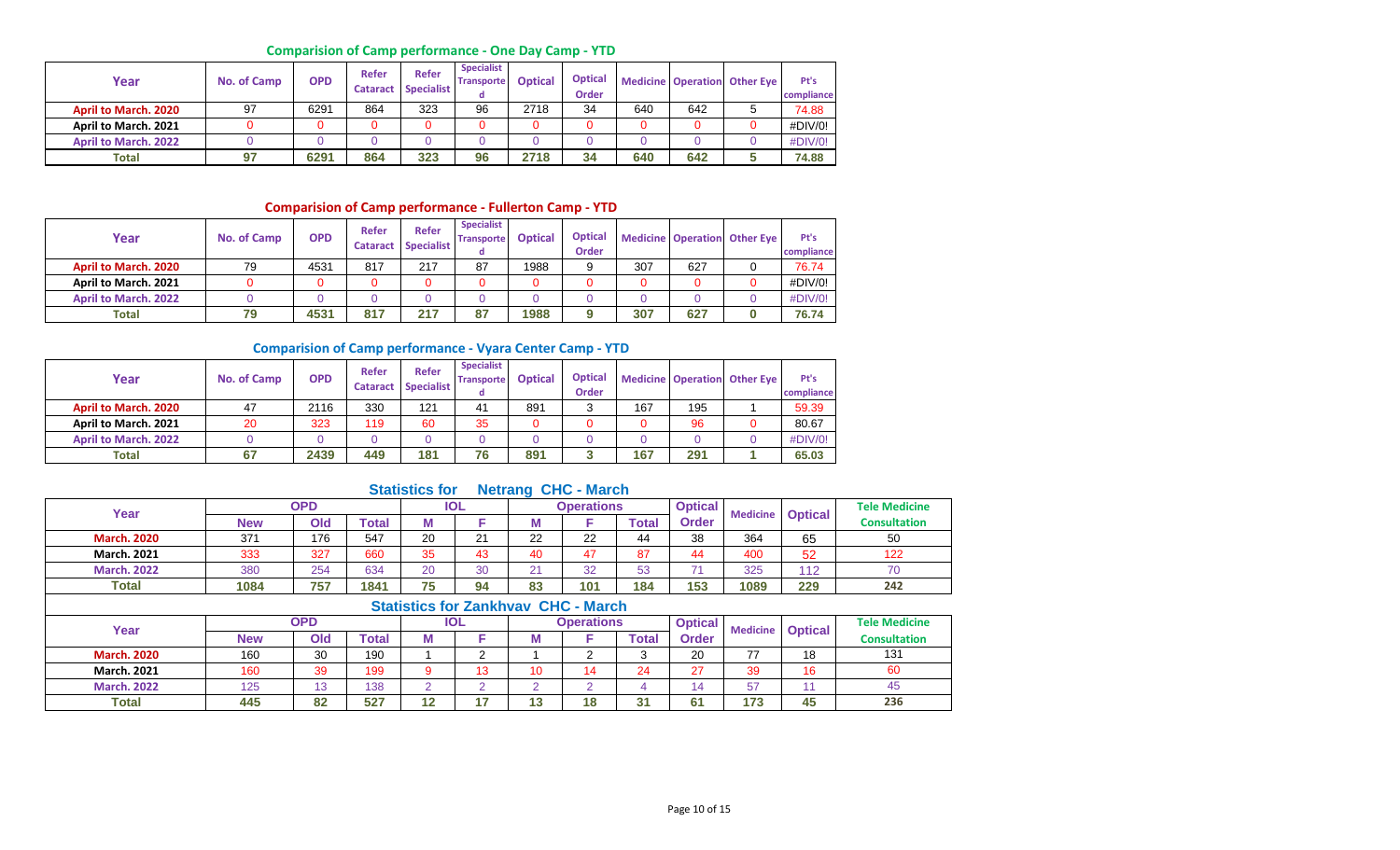# **Statistics for Dediapada Vision Center - March**

| Year               |            | <b>OPD</b> |                                              |    | <b>IOL</b> |    | Operations |       | <b>Optical</b> | <b>Medicine</b> |                | <b>Tele Medicine</b> |
|--------------------|------------|------------|----------------------------------------------|----|------------|----|------------|-------|----------------|-----------------|----------------|----------------------|
|                    | <b>New</b> | Old        | <b>Total</b>                                 | М  |            | М  |            | Total | Order          |                 | <b>Optical</b> | <b>Consultation</b>  |
| <b>March. 2020</b> | 184        |            | 193                                          | 19 | 10         | 19 | 10         | 29    | 42             | 27              | 36             | 78                   |
| <b>March. 2021</b> | 118        | 44         | 162                                          |    |            |    |            | 15    | 34             | 37              | 20             | 80                   |
| <b>March, 2022</b> | 115        | 29         | 144                                          |    |            |    |            |       | 15             | 21              | 26             | 100                  |
| <b>Total</b>       | 417        | 82         | 499                                          | 29 | 22         | 30 | 23         | 53    | 91             | 85              | 82             | 258                  |
|                    |            |            | Cipilating fax Umagnazia Violan Cantor Marah |    |            |    |            |       |                |                 |                |                      |

|                    |            |            |              |   |     |   | Statistics for Uniarbaga Vision Center - March |                          |                |                 |                |                      |
|--------------------|------------|------------|--------------|---|-----|---|------------------------------------------------|--------------------------|----------------|-----------------|----------------|----------------------|
| Year               |            | <b>OPD</b> |              |   | IOL |   | Operations                                     |                          | <b>Optical</b> | <b>Medicine</b> | <b>Optical</b> | <b>Tele Medicine</b> |
|                    | <b>New</b> | Old        | <b>Total</b> | М |     | М |                                                | Total                    | <b>Order</b>   |                 |                | <b>Consultation</b>  |
| <b>March. 2020</b> | 113        | 28         | 141          |   |     |   |                                                |                          | 22             | 49              | 34             | 94                   |
| <b>March. 2021</b> | 94         | 28         | 122          |   |     |   |                                                |                          | 31             | 33              | 40             |                      |
| <b>March, 2022</b> | 118        | 19         | 137          |   |     |   |                                                | $\overline{\phantom{a}}$ | 13             | 62              | 31             | 128                  |
| Total              | 325        | 75<br>ιυ   | 400          |   | 15  |   | 16                                             | דר                       | 66             | 144             | 105            | 294                  |

#### **Statistics for Sagbara Vision Center - March**

| Year               |            | OPD          |              |    | IOL |    | Operations |                  | <b>Optical</b> | <b>Medicine</b> | <b>Optical</b>    | <b>Tele Medicine</b> |
|--------------------|------------|--------------|--------------|----|-----|----|------------|------------------|----------------|-----------------|-------------------|----------------------|
|                    | <b>New</b> | Old          | <b>Total</b> | M  |     | М  |            | $\mathsf{Total}$ | Order          |                 |                   | <b>Consultation</b>  |
| <b>March. 2020</b> | 167        | 30           | 197          | 14 |     | 14 |            | $\Omega$         | 80             | 41              | 27                | 63                   |
| <b>March. 2021</b> | 130        | 56           | 186          |    | 13  | 10 |            | 24               | 62             | 37              | 24                | 54                   |
| <b>March, 2022</b> | 150        | $\sim$<br>∠∠ | 172          |    | 19  |    |            | 67               | 78             | 50              | $\sqrt{2}$<br>ں ا | 45                   |
| <b>Total</b>       | 447        | 108          | 555          | 31 | 39  | 32 | 40         | フつ               | 220            | 128             | 64                | 162                  |

#### **Statistics for Vyara Satelite Center - March**

| Year               |            | <b>OPD</b> |              |    | <b>IOL</b> |    | <b>Operations</b> |              | <b>Optical</b> | <b>Medicine</b> | <b>Optical</b> | <b>Tele Medicine</b> |
|--------------------|------------|------------|--------------|----|------------|----|-------------------|--------------|----------------|-----------------|----------------|----------------------|
|                    | <b>New</b> | Old        | <b>Total</b> | M  |            | M  |                   | <b>Total</b> | Order          |                 |                | <b>Consultation</b>  |
| <b>March. 2020</b> | 464        | 250        | 714          | 17 | 20         | 25 | 25                | 50           | 121            | 342             | 38             |                      |
| <b>March. 2021</b> | 287        | 121        | 408          | 19 |            | 13 | $\overline{ }$    | 28           | 56             | 184             | 24             | 57                   |
| <b>March. 2022</b> | 255        | 97         | 352          |    | 13         |    | $\overline{ }$    | 26           | 34             | 149             |                | 126                  |
| <b>Total</b>       | 1006       | 468        | 1474         | 34 | 45         | 49 | 55                | 104          | 211            | 675             | 66             | 200                  |

## **Statistics for Bardoli Vision Center - March**

| Year               |            | <b>OPD</b> |              |   | <b>IOL</b> |     | <b>Operations</b> |              | <b>Optical</b> | <b>Medicine</b> |                          | <b>Tele Medicine</b> |
|--------------------|------------|------------|--------------|---|------------|-----|-------------------|--------------|----------------|-----------------|--------------------------|----------------------|
|                    | <b>New</b> | Old        | <b>Total</b> | M |            | IVI |                   | <b>Total</b> | <b>Order</b>   |                 | <b>Optical</b>           | <b>Consultation</b>  |
| <b>March. 2020</b> | フド         | 14         | 89           |   |            |     |                   |              | 13             | 13              |                          | 46                   |
| <b>March. 2021</b> | 120        | 23         | 143          |   |            |     |                   |              | 25             | 13              | 25                       | 99                   |
| <b>March. 2022</b> | 58         |            | 62           |   |            |     |                   |              |                |                 | $\overline{\phantom{a}}$ |                      |
| <b>Total</b>       | 253        | 41         | 294          |   |            |     |                   |              | 46             | 33              | 50                       | 196                  |

|                    |            |            |       |    | <b>Statistics for Ucchal Vision Center - March</b> |     |            |       |                |                 |                |                      |
|--------------------|------------|------------|-------|----|----------------------------------------------------|-----|------------|-------|----------------|-----------------|----------------|----------------------|
| Year               |            | OPD        |       |    | <b>IOL</b>                                         |     | Operations |       | <b>Optical</b> | <b>Medicine</b> | <b>Optical</b> | <b>Tele Medicine</b> |
|                    | <b>New</b> | <b>Old</b> | Total | M  |                                                    |     |            | Total | <b>Order</b>   |                 |                | <b>Consultation</b>  |
| <b>March. 2020</b> | 282        | 10         | 292   | 20 | 36                                                 | 20  | 36         | 56    | 19             | 19              |                | 176                  |
| <b>March. 2021</b> | 157        | 18         | 175   | 27 | 62                                                 | 39  | 72         |       | 34             | 13              |                | 161                  |
| <b>March, 2022</b> | 182        |            | 189   |    |                                                    | 45  | 82         | 127   | 32             |                 |                | 137                  |
| <b>Total</b>       | 621        | 35         | 656   | 98 | 169                                                | 104 | 190        | 294   | 85             | 40              | 6              | 474                  |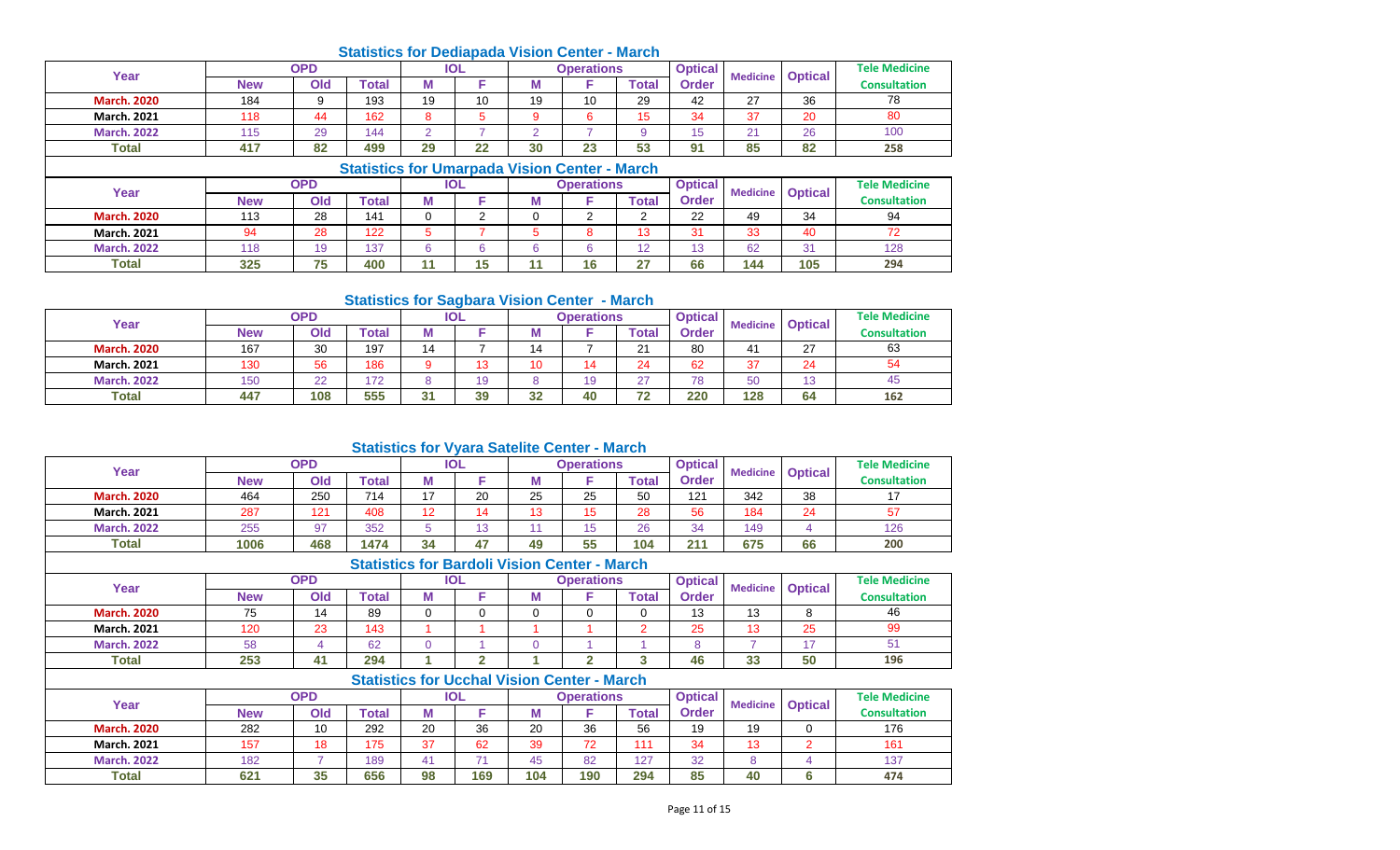#### **Statistics for Khapar Vision Center - March**

| Year               |            | OPD |       |    | <b>IOL</b> |                | <b>Operations</b> |       | <b>Optical</b> | <b>Medicine</b> | <b>Optical</b> | <b>Tele Medicine</b> |
|--------------------|------------|-----|-------|----|------------|----------------|-------------------|-------|----------------|-----------------|----------------|----------------------|
|                    | <b>New</b> | Old | `otal | w  |            | w              |                   | Total | Order          |                 |                | <b>Consultation</b>  |
| <b>March. 2020</b> | 160        | 87  | 247   | 47 | 13         |                | 13                | 30    | 41             | 65              | 54             | 149                  |
| <b>March. 2021</b> | 192        | 101 | 293   | 18 | 18         | $\Omega$<br>۷J | 20                | 40    | 82             | 58              | 18             | 137                  |
| <b>March. 2022</b> | 167        | 50  | 217   | 12 | 30         | ັ              | 34                | 49    | $\sim$         | - 4             | 33             | 142                  |
| <b>Total</b>       | 519        | 238 | 757   | 47 | 61         | 52             | 67                | 119   | 150            | 194             | 105            | 428                  |

#### **Statistics for Kosamba Vision Center - March**

|                    |            |            |       |    |            | <u>UMMONUS IVI INUJUHINU YIJIVII UUHIUI</u> |                   | waa vo                    |                |    |                         |                      |
|--------------------|------------|------------|-------|----|------------|---------------------------------------------|-------------------|---------------------------|----------------|----|-------------------------|----------------------|
| Year               |            | <b>OPD</b> |       |    | <b>IOL</b> |                                             | <b>Operations</b> |                           | <b>Optical</b> |    | <b>Medicine Optical</b> | <b>Tele Medicine</b> |
|                    | <b>New</b> | Old        | Total |    |            | w                                           |                   | $\mathop{\mathsf{Total}}$ | <b>Order</b>   |    |                         | <b>Consultation</b>  |
| <b>March. 2020</b> | 83         | 56         | 139   | 6  |            | ⌒                                           |                   |                           | 29             | 29 | 13                      | 74                   |
| <b>March. 2021</b> | 125        | 58         | 183   |    |            |                                             |                   | 13                        | 22             | 27 | つ1                      | 121                  |
| <b>March. 2022</b> | 160        | 39         | 199   |    |            |                                             | 18                | 25                        | 21             | 41 | 15                      | 151                  |
| <b>Total</b>       | 368        | 153        | 521   | 18 | 29         | 18                                          | 94                | 49                        | 82             | 97 | 49                      | 346                  |

#### **Statistics for Kim Vision Center - March**

| Year               |            | <b>OPD</b> |       |    | IOL |     | <b>Operations</b> |       | <b>Optical</b> | <b>Medicine</b> | <b>Optical</b> | <b>Tele Medicine</b> |
|--------------------|------------|------------|-------|----|-----|-----|-------------------|-------|----------------|-----------------|----------------|----------------------|
|                    | <b>New</b> | Old        | Total | М  |     | ΙVΙ |                   | Total | <b>Order</b>   |                 |                | <b>Consultation</b>  |
| <b>March. 2020</b> | 122        | 19         | 141   | 10 | 8   | 10  | Ω                 | 18    | 27             | 43              |                | 116                  |
| <b>March. 2021</b> | 150        | 54         | 204   |    | 13  | 16  | 12                | 29    | 36             | 47              |                | 155                  |
| <b>March. 2022</b> | 171        | 15         | 186   | R. | 8   |     |                   | ιIJ   | 13             | 43              |                | 24                   |
| <b>Total</b>       | 443        | 88         | 531   | 30 | 29  | 32  | 30                | 62    | 76             | 133             | 33             | 295                  |

## **Statistics for Netrang CHC - YTD**

| Year                        |            | OPD  |       | <b>IOL</b> |     |     | <b>Operations</b> |       | <b>Optical</b> | <b>Medicine</b> | <b>Optical</b> | <b>Tele Medicine</b> |
|-----------------------------|------------|------|-------|------------|-----|-----|-------------------|-------|----------------|-----------------|----------------|----------------------|
|                             | <b>New</b> | Old  | Total |            |     | IVI |                   | Γotal | <b>Order</b>   |                 |                | <b>Consultation</b>  |
| <b>April to March, 2020</b> | 7064       | 2628 | 9692  | 218        | 275 | 274 | 303               | 577   | 850            | 5010            | 1045           | 364                  |
| April to March, 2021        | 3525       | 1692 | 5217  | 157        | 204 | 204 | 228               | 432   | 621            | 2929            | 529            | 971                  |
| <b>April to March, 2022</b> | 4193       | 1979 | 6172  | 159        | 208 | 220 | 237               | 457   | 700            | 2851            | 959            | 937                  |
| Total                       | 14782      | 6299 | 21081 | 534        | 687 | 698 | 768               | 1466  | 2171           | 10790           | 2533           | 2272                 |

### **Statistics for Zankhvav CHC - YTD**

| Year                        | <b>OPD</b> |     | IOL   |    | Operations |     |          | <b>Optical</b> | <b>Medicine</b> | <b>Optical</b> | <b>Tele Medicine</b> |                     |
|-----------------------------|------------|-----|-------|----|------------|-----|----------|----------------|-----------------|----------------|----------------------|---------------------|
|                             | <b>New</b> | Old | Total | M  |            | M   |          | <b>Total</b>   | Order           |                |                      | <b>Consultation</b> |
| <b>April to March, 2020</b> | 2364       | 366 | 2730  |    | 29         | 17  | 36       | 53             | 387             | 575            | 305                  | 1409                |
| April to March. 2021        | 1353       | 188 | 1541  | 38 | 52         | 43  | $\sim$   | 104            | 159             | 405            | 117                  | 634                 |
| <b>April to March, 2022</b> | 1388       | 284 | 1672  | 30 | 45         | 41  | 55<br>vu | 96             | 214             | 471            | 115                  | 1147                |
| <b>Total</b>                | 5105       | 838 | 5943  | 75 | 126        | 101 | 152      | 253            | 760             | 1451           | 537                  | 3190                |

## **Statistics for Dediapada Vision Center - YTD**

| Year                        | <b>OPD</b> |     |       | <b>IOL</b> |     |                | <b>Operations</b> |       | <b>Optical</b> | <b>Medicine</b> | <b>Optical</b> | <b>Tele Medicine</b> |
|-----------------------------|------------|-----|-------|------------|-----|----------------|-------------------|-------|----------------|-----------------|----------------|----------------------|
|                             | <b>New</b> | Old | Total |            |     | M              |                   | `otal | <b>Order</b>   |                 |                | <b>Consultation</b>  |
| <b>April to March, 2020</b> | 2325       | 167 | 2492  | 93         | 80  | 97             | O <sub>4</sub>    | 178   | 400            | 452             | 732            | 638                  |
| April to March. 2021        | 1176       | 368 | 1544  | 61         | 78  | 68             | 85                | 153   | 389            | 247             | 350            | 631                  |
| <b>April to March, 2022</b> | 1194       | 377 | 571   | 49         | 87  | 5 <sup>1</sup> | 100               | 151   | 370            | 272             | 334            | 1246                 |
| <b>Total</b>                | 4695       | 912 | 5607  | 203        | 245 | 216            | 266               | 482   | 1159           | 971             | 1416           | 2515                 |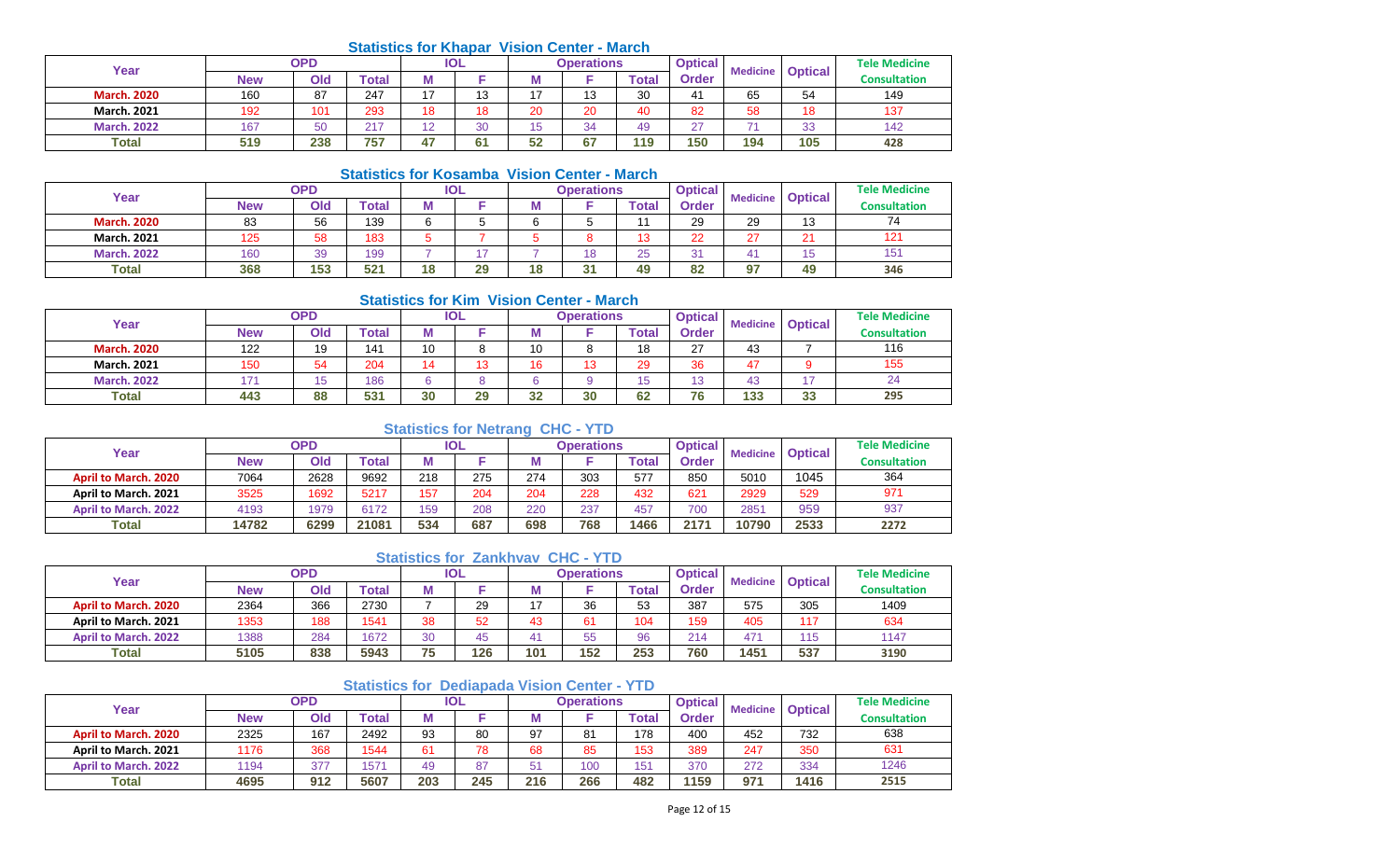## **Statistics for Umarpada Vision Center - YTD**

| Year                        | OPD        |     |       | <b>IOL</b> |     |     | Operations |              | <b>Optical</b> | <b>Medicine</b> | <b>Optical</b> | <b>Tele Medicine</b> |
|-----------------------------|------------|-----|-------|------------|-----|-----|------------|--------------|----------------|-----------------|----------------|----------------------|
|                             | <b>New</b> | Old | `otal | М          |     | IМ  |            | <b>Total</b> | Order          |                 |                | <b>Consultation</b>  |
| <b>April to March, 2020</b> | 1431       | 349 | 1780  | 35         | 32  | 36  | 33<br>ບບ   | 69           | 201            | 596             | 500            | 1047                 |
| April to March. 2021        | 833        | 268 | 1101  | 43         | 59  | 50  | 65         | 115          | 196            | 390             | 319            | 681                  |
| <b>April to March, 2022</b> | 1012       | 191 | 1203  |            | 42  | 46  | 46         | 92           | 253            | 466             | 258            | 1084                 |
| <b>Total</b>                | 3276       | 808 | 4084  | 119        | 133 | 132 | 144        | 276          | 650            | 1452            | 1077           | 2812                 |

## **Statistics for Sagbara Vision Center - YTD**

| Year                        | <b>OPD</b> |     |             | <b>IOL</b> |     |     | <b>Operations</b> |                           | <b>Optical</b> | <b>Medicine</b> | <b>Optical</b> | <b>Tele Medicine</b> |
|-----------------------------|------------|-----|-------------|------------|-----|-----|-------------------|---------------------------|----------------|-----------------|----------------|----------------------|
|                             | <b>New</b> | Old | $\sf total$ |            |     | M   |                   | $\mathop{\mathsf{Total}}$ | Order          |                 |                | <b>Consultation</b>  |
| <b>April to March, 2020</b> | 2371       | 129 | 2500        | 98         | 444 | 99  | 111               | 210                       | 715            | 565             | 339            | 842                  |
| April to March. 2021        | 1318       | 231 | 1549        | 65         | 90  | 67  | 95                | 162                       | 507            | 404             | 232            | 448                  |
| <b>April to March, 2022</b> | 1408       | 228 | 1636        | 65         | 105 | 67  |                   | 178                       | 666            | 433             | 164            | 494                  |
| Total                       | 5097       | 588 | 5685        | 228        | 306 | 233 | 317               | 550                       | 1888           | 1402            | 735            | 1784                 |

# **Statistics for Vyara Satelite Center - YTD**

| Year                        | <b>OPD</b> |      |              | <b>IOL</b> |     |     | <b>Operations</b> |       | <b>Optical</b> | <b>Medicine</b> | <b>Optical</b> | <b>Tele Medicine</b> |
|-----------------------------|------------|------|--------------|------------|-----|-----|-------------------|-------|----------------|-----------------|----------------|----------------------|
|                             | New        | Old  | <b>Total</b> |            |     |     |                   | Total | Order          |                 |                | <b>Consultation</b>  |
| <b>April to March, 2020</b> | 6540       | 2956 | 9496         | 213        | 308 | 344 | 383               | 727   | 123            | 5029            | 501            | 307                  |
| April to March. 2021        | 2794       | 960  | 3754         | 106        | 174 | 125 | 200               | 325   | 454            | 1698            | 267            | 1176                 |
| <b>April to March, 2022</b> | 1603       | 719  | 2322         | 68         | 117 | 87  | 128               | 215   | 223            | 1182            | 53             | 988                  |
| <b>Total</b>                | 10937      | 4635 | 15572        | 387        | 599 | 556 | 74.               | 1267  | 1800           | 7909            | 821            | 2471                 |

# **Statistics for Bardoli Vision Center - YTD**

| Year                        | OPD        |     | <b>IOL</b> |    |  | <b>Operations</b> |  | <b>Optical</b> | <b>Medicine</b> | <b>Optical</b> | <b>Tele Medicine</b> |                     |
|-----------------------------|------------|-----|------------|----|--|-------------------|--|----------------|-----------------|----------------|----------------------|---------------------|
|                             | <b>New</b> | Old | 'otal      | М  |  | IVІ               |  | <b>Total</b>   | Order           |                |                      | <b>Consultation</b> |
| <b>April to March, 2020</b> | 1452       | 259 | 1711       |    |  | C                 |  |                | 279             | 268            | 299                  | 991                 |
| April to March. 2021        | 899        | 244 | 1143       |    |  |                   |  |                | 175             | 140            | 225                  | 807                 |
| <b>April to March, 2022</b> | 869        | 171 | 1040       |    |  |                   |  | 18             | 194             | 90             | 230                  | 646                 |
| Total                       | 3220       | 674 | 3894       | 16 |  | 16                |  | $\sim$         | 648             | 498            | 754                  | 2444                |

# **Statistics for Ucchal Vision Center - YTD**

| Year                        | <b>OPD</b> |     | IOL   |     |      | <b>Operations</b> |      | <b>Optical</b> | <b>Medicine</b> | <b>Optical</b> | <b>Tele Medicine</b> |                     |
|-----------------------------|------------|-----|-------|-----|------|-------------------|------|----------------|-----------------|----------------|----------------------|---------------------|
|                             | New        | Old | Total | М   |      | . .               |      | $\tau$ otar    | Order           |                |                      | <b>Consultation</b> |
| <b>April to March, 2020</b> | 3827       | 149 | 3976  | 356 | 379  | 372               | 380  | 752            | 532             | 450            | 43                   | 1608                |
| April to March. 2021        | 1527       | 65  | 1592  | 185 | 261  | 208               | 295  | 503            | 352             | 160            | 4 <sub>7</sub>       | 1389                |
| <b>April to March, 2022</b> | 1806       | 32  | 1838  | 388 | 435  | 423               | 484  | 907            | 245             | 44             |                      | 1724                |
| <b>Total</b>                | 7160       | 246 | 7406  | 929 | 1075 | 1003              | 1159 | 2162           | 1129            | 754            | ラオ                   | 4721                |

## **Statistics for Khapar Vision Center - YTD**

| Year                        | OPD        |      |              | <b>IOL</b> |     |     | <b>Operations</b> |              | <b>Optical</b> | <b>Medicine</b> | <b>Optical</b> | <b>Tele Medicine</b> |
|-----------------------------|------------|------|--------------|------------|-----|-----|-------------------|--------------|----------------|-----------------|----------------|----------------------|
|                             | <b>New</b> | Old  | <b>Total</b> |            |     |     |                   | <b>Total</b> | Order          |                 |                | <b>Consultation</b>  |
| <b>April to March, 2020</b> | 2483       | 733  | 3216         | 177        | 209 | 177 | 209               | 386          | 683            | 818             | 594            | 1220                 |
| April to March. 2021        | 1735       | 609  | 2344         | 123        | 126 | 137 | 137               | 274          | 518            | 621             | 351            | 926                  |
| <b>April to March, 2022</b> | 2346       | 695  | 3041         | 150        | 194 | 164 | 219               | 383          | 527            | 693             | 419            | 1832                 |
| Total                       | 6564       | 2037 | 8601         | 450        | 529 | 478 | 565               | 1043         | 1728           | 2132            | 1364           | 3978                 |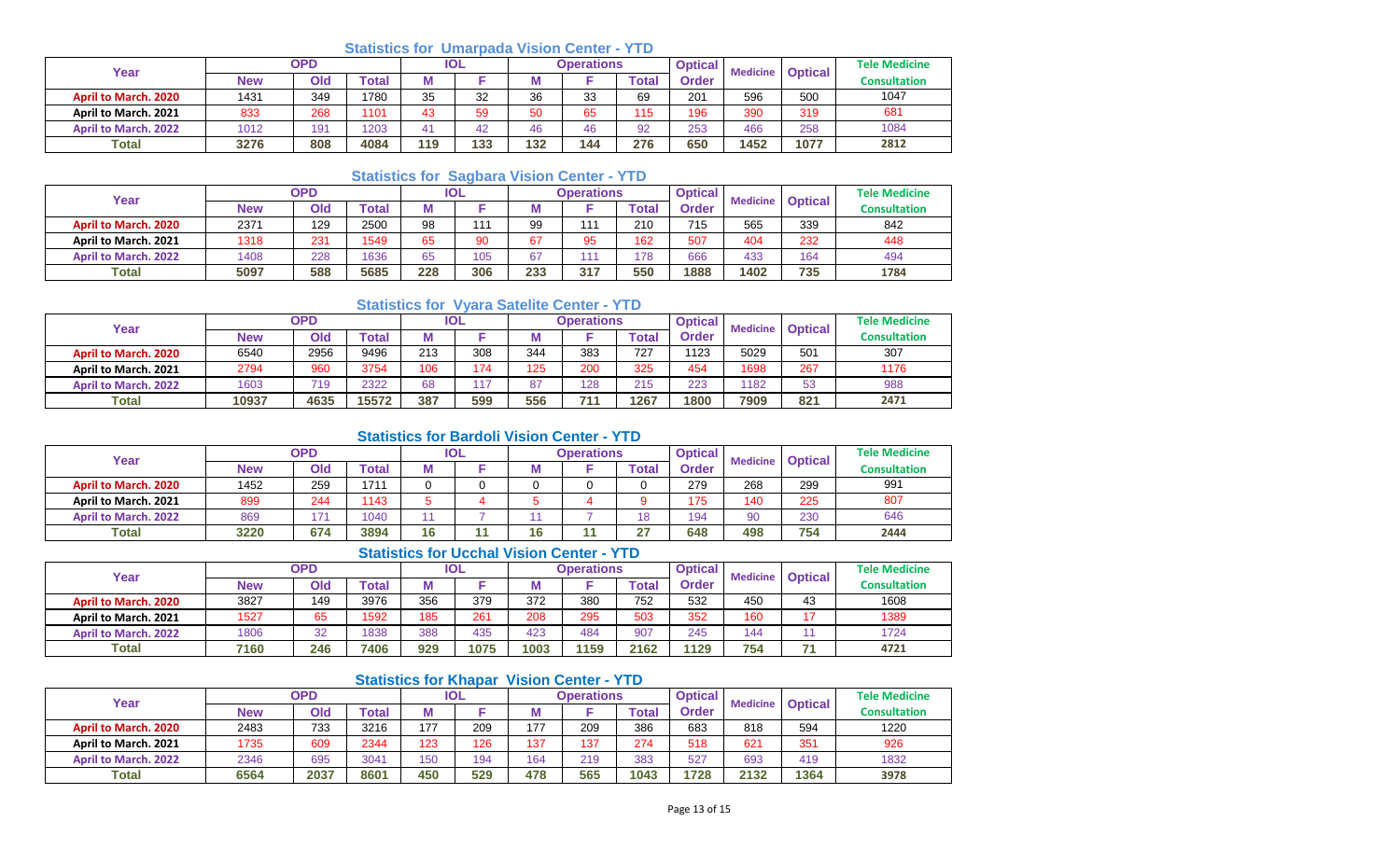#### **Statistics for Kosamba Vision Center - YTD**

| Year                        | <b>OPD</b> |      |              | IOL |     |     | Operations |       | <b>Optical</b> | <b>Medicine</b> | <b>Optical</b> | <b>Tele Medicine</b> |
|-----------------------------|------------|------|--------------|-----|-----|-----|------------|-------|----------------|-----------------|----------------|----------------------|
|                             | <b>New</b> | Old  | <b>Total</b> | М   |     |     |            | Total | <b>Order</b>   |                 |                | <b>Consultation</b>  |
| <b>April to March, 2020</b> | 1691       | 500  | 2191         | 46  | 36  | 46  | 36         | 82    | 319            | 540             | 207            | 994                  |
| April to March. 2021        | 969        | 344  | 1313         | 46  | 57  | 50  | 63         | 112   | 195            | 281             | 131            | 814                  |
| <b>April to March, 2022</b> | 1462       | 379  | 1841         | 124 | 89  | 130 | 101        | 231   | 326            | 389             | 119            | 1397                 |
| Total                       | 4122       | 1223 | 5345         | 216 | 182 | 226 | 200        | 426   | 840            | 1210            | 457            | 3205                 |

## **Statistics for Kim Vision Center - YTD**

| Year                        | <b>OPD</b> |      | <b>IOL</b> |     |     | Operations |     | <b>Optical</b> | <b>Medicine</b> | <b>Optical</b>   | <b>Tele Medicine</b> |                     |
|-----------------------------|------------|------|------------|-----|-----|------------|-----|----------------|-----------------|------------------|----------------------|---------------------|
|                             | <b>New</b> | Old  | Total      |     |     | IVI        |     | <b>Total</b>   | Order           |                  |                      | <b>Consultation</b> |
| <b>April to March, 2020</b> | 2005       | 580  | 2585       | 57  | 43  | 58         | 44  | 102            | 347             | 700              | 143                  | 1636                |
| April to March. 2021        | 1056       | 221  | 1277       | 66  | 70  | 74         | 75  | 149            | 180             | 346              | 121                  | 883                 |
| <b>April to March, 2022</b> | 1512       | 220  | 732        | 82  | 98  | 85         | 108 | 193            | 427             | 375              | 98                   | 1286                |
| Total                       | 4573       | 1021 | 5594       | 205 | 211 | 217        | 227 | 444            | 954             | 142 <sup>4</sup> | 362                  | 3805                |

# **Training Activities - March 2022**

| <b>Vision Assistant</b> | <b>New</b><br>Batch | 1 Year   | Start for 1st<br>February 2021       | In House                        |
|-------------------------|---------------------|----------|--------------------------------------|---------------------------------|
| Dr. Kavin Shroff        | Surat               | 18 Month | October 2020 to<br>March 2022        | <b>Retina Fellowship</b>        |
| Dr. Uma Shroff          | Surat               | 18 Month | October 2020 to<br>March 2022        | <b>Pediatric Fellowship</b>     |
| Dr. Mansi Desai         | Surat               | 18 Month | January 2021 to<br>June 2022         | Glaucoma Fellowship             |
| Dr. Mansi Shah          | Mumbai              | 1 Year   | April 2021 to<br>March 2022          | <b>Cornea Fellowship</b>        |
| Dr. Aakruti Jariwala    | Surat               | 1 Year   | June 2021 to May<br>2022             | <b>Comprehensive Fellowship</b> |
| Dr. Aastha Patel        | Kalol               | 18 Month | January 2022 to<br>June 2023         | <b>Comprehensive Fellowship</b> |
| Dr. Vidhi Patel         | Navsari             | 18 Month | February 2022 to<br><b>July 2023</b> | <b>Comprehensive Fellowship</b> |
| Dr. Dhruvi Champaneria  | Bardoli             | 18 Month | March 2022 to<br>August 2023         | <b>Comprehensive Fellowship</b> |